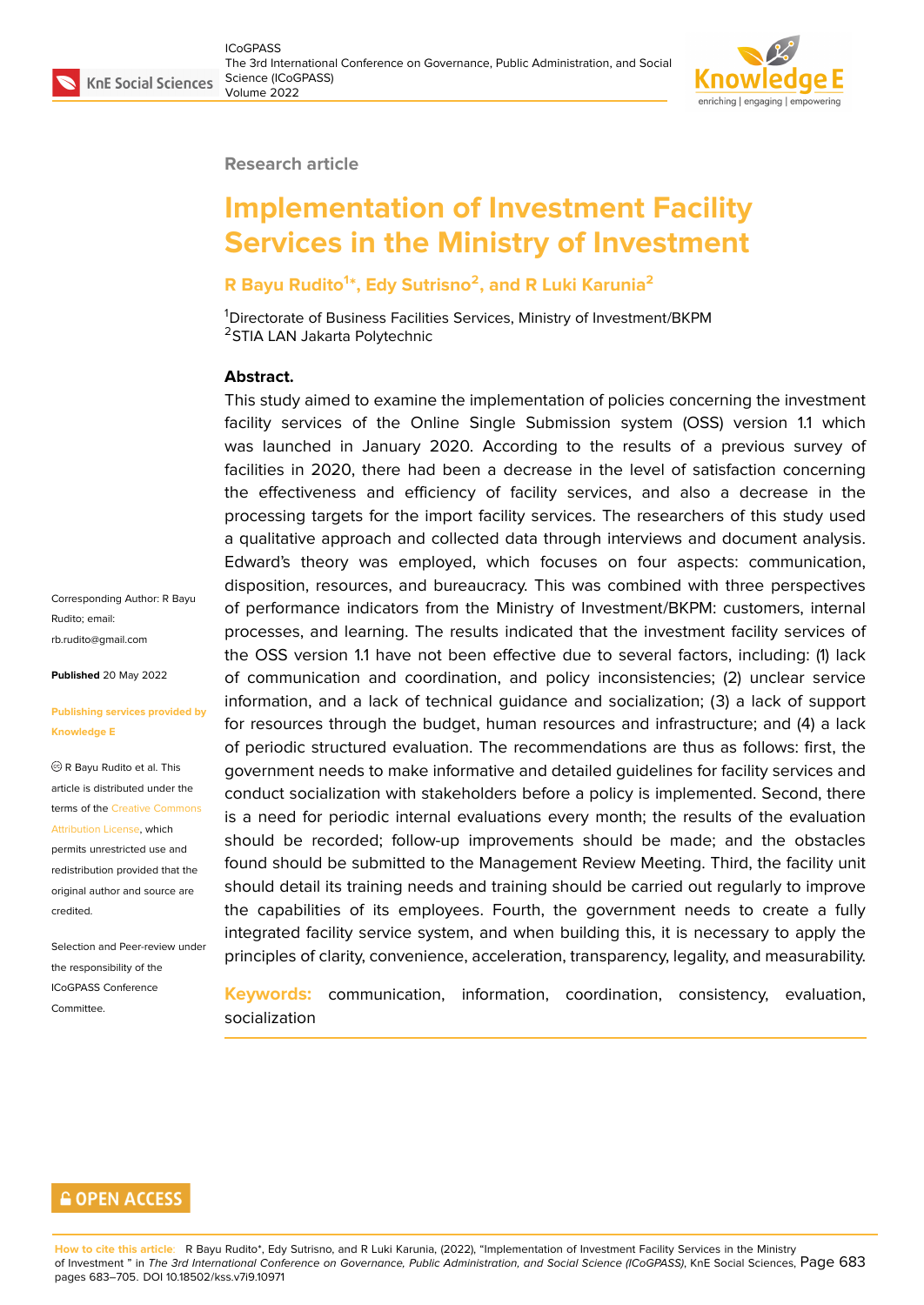

# **1. Introduction**

#### **1.1. Background**

Investment as one of the important components to encourage the most prospective economic growth is currently a special concern for Mr. President Jokowi. Investment is currently the only important thing because an increase in investment realization will have a positive impact on increasing tax revenue. This is because 79% of state revenue currently comes from tax revenues.

A good business climate will directly affect the quality of people's lives. There are at least 4 government efforts to continue to promote ease of doing business in Indonesia. (1) improvement of regulations in various sectors (2) acceleration of service time standards through simplification of procedures (3) more effective socialization of regulations that are considered to encourage ease of doing business in Indonesia (4) improvement of licensing and non-licensing services through an integrated online system.

To support the vision and mission of BKPM to increase investment in Indonesia to support national development both at the central and regional levels for the welfare of the community, the government stipulates Government Regulation Number 24 of 2018 concerning Electronic Business Licensing Services that in the context of accelerating and increasing investment and business which has now been revoked, replaced by Government Regulation Number 5 of 2021 concerning Implementation of Risk-Based Business Licensing, that BKPM is ordered to immediately implement riskbased electronically integrated business licensing services. Electronically Integrated Business Licensing or Online Single Submission, hereinafter abbreviated as OSS, is a Business Licensing issued by the OSS Institution for and on behalf of the minister, head of the institution, governor, or regent/mayor to Business Actor through an integrated electronic system.

BKPM has implemented using the Balanced Score Card as a tool to measure the performance of its organization. One form of the Balanced Score Card method is the depiction of a strategy map in structuring efforts to achieve the vision, mission, and goals of the organization. As one of the I units at BKPM, the Balanced Score Card Deputy for Investment Services is a Level 1 Balanced Score Card which is a derivative of the BKPM Balanced Score Card which becomes a Level 0.

The Directorate of Business Facilities Services is an II unit under the Deputy for Investment Services that carry out non-licensing duties and functions, namely the provision of fiscal facilities. In approving fiscal facilities, the Directorate of Business Facilities Services obtains a delegation of authority from the Ministry of Finance through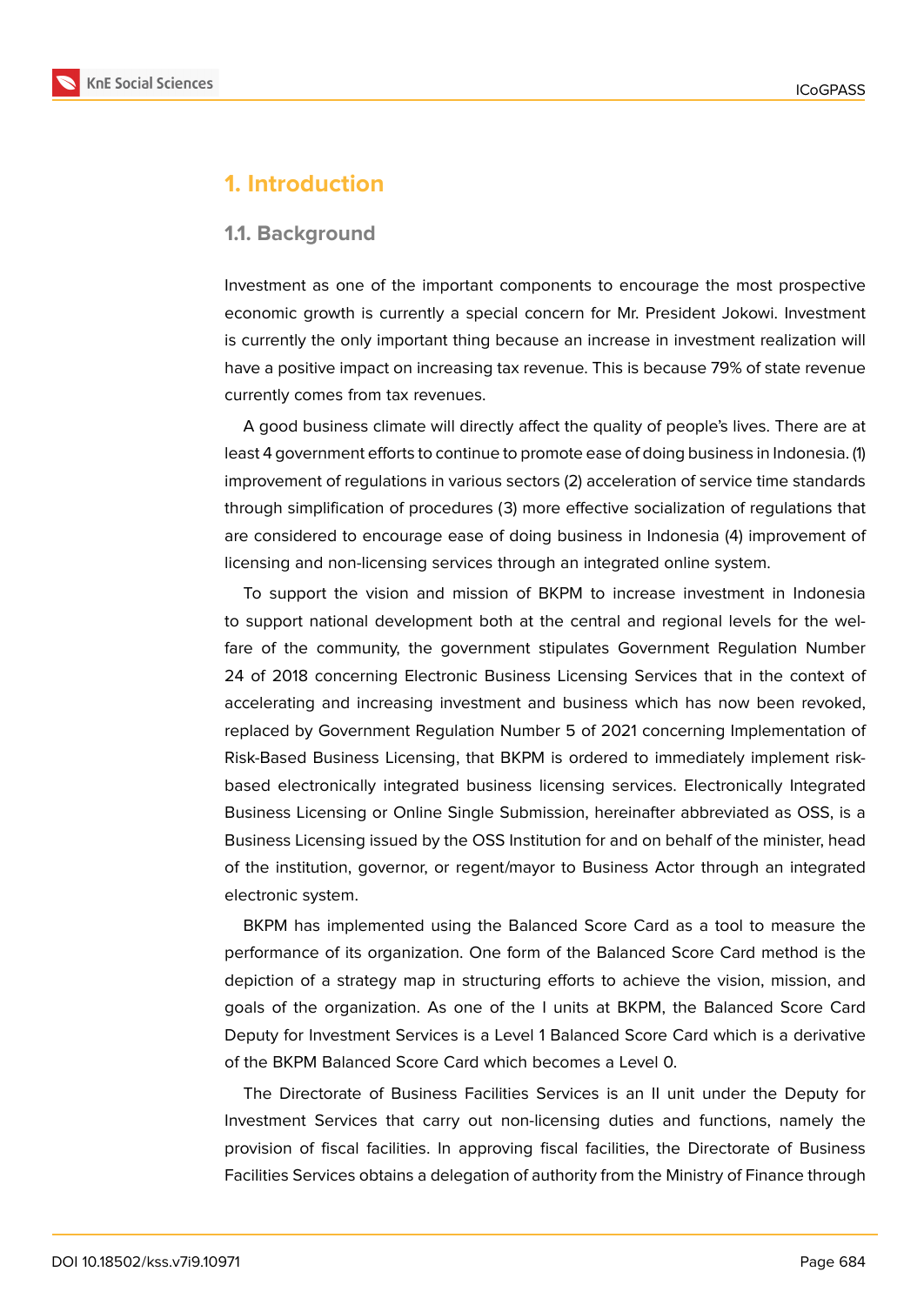

Minister of Finance Regulation Number 176/PMK.011/2009 junto last amendment Number 188/PMK.010/2015.

In carrying out its duties and functions as the issuer of fiscal facilities, the Directorate of Business Facility Services works by the technical regulations contained in BKPM Regulation Number 6 of 2018 and its amendments. The regulation also regulates the procedures for the application in detail and the time required for the issuance process. However, in the implementation in the field, many things cause the time required in the issuance process is not by the Standard Operational Procedure.



**Figure** 1: Achievement of Import Duty Exemption Facility Period 2017 – 2020, processed by researchers in 2021.

The target of issuing a decision letter for exemption from import duty on machinery, which is 5 (five) working days, experienced a decrease in achievement when implementing OSS version 1.1 in 2020. The SOP achievement in 2020 was only 70%, this shows that there are 30% of decrees issued outside SOP that is more than 5 days. It was recorded that in 2020 as many as 683 approval letters had been issued, so that if a percentage of 30% of these approvals, as many as 204 approval letters did not reach the SOP target. The SOP achievement data gap occurred during the implementation of the OSS licensing system version 1.1 in 2020. This became one of the backgrounds of this research.

The Directorate of Business Facilities always evaluates the implementation of public services through the Community Satisfaction Index Survey (IKM) every year to users of business facilities services consisting of various business actors, education level, gender, and age.

Based on the results of data processing using the MSI method on the results of the Performance Survey of the Directorate of Business Facilities in 2020, it can be seen that the work value for service SOPs, transparency of fiscal and tax facilities services, and the service quality of the rating scale is 3.86 with a very good category. However,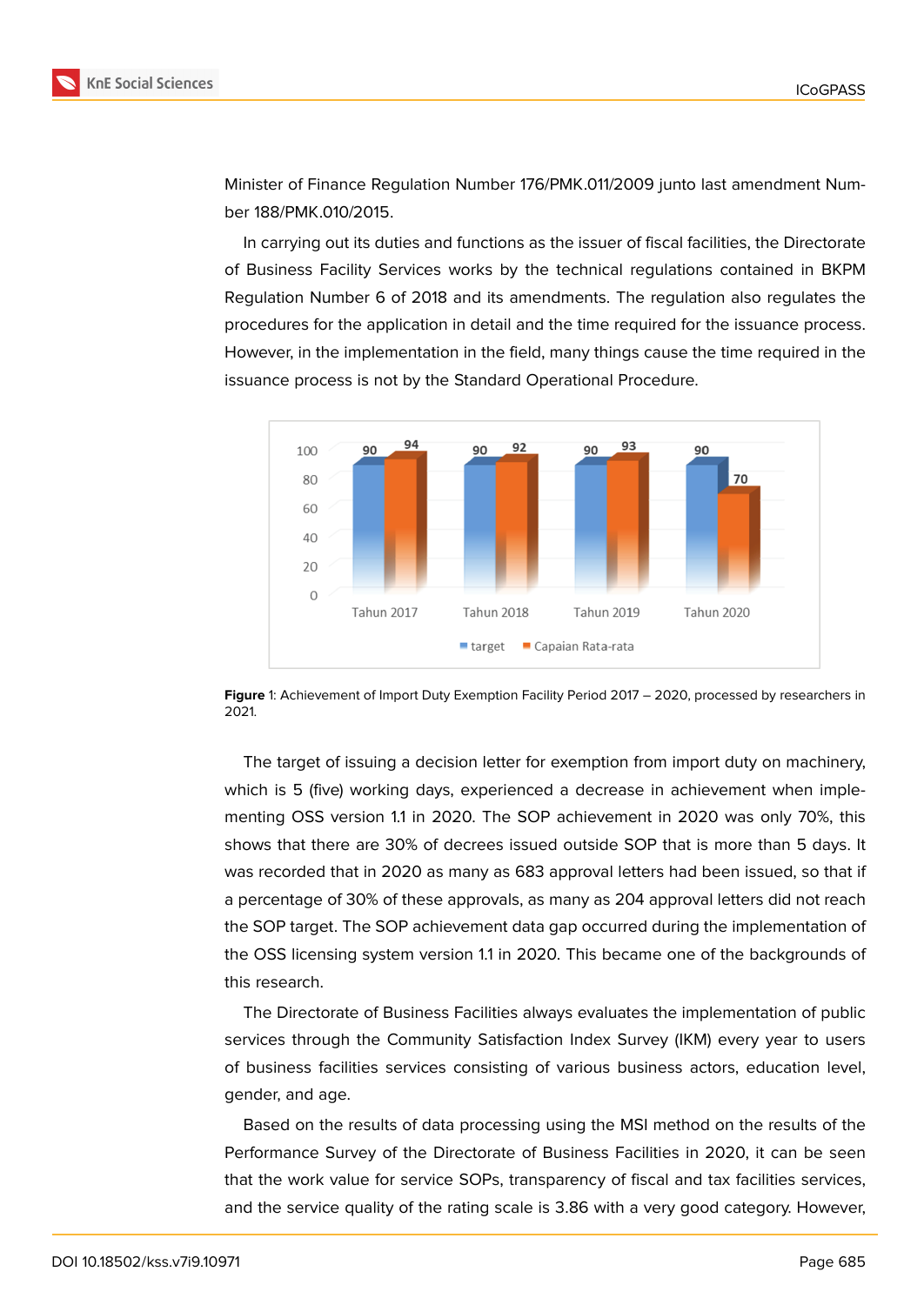

when the data is compared with the achievements of IKM in 2019, it appears that there is a fairly wide gap in several elements of the indicator. The first largest gap is in the elements of effectiveness and efficiency of facility service activities of 1.00, followed by the second-largest gap in the explanation of the material presented by employees and friendliness, employee care in providing services of 0.94. Followed by the element of ability and skill of employees at 0.92 and overall service aspects at 0.84.

This phenomenon occurred in 2020 when OSS version 1.1 was implemented in January 2020 until now. This becomes very interesting for researchers to analyze further the stepping gap when implementing OSS 1.1. From the data from the IKM survey, it can be seen that in 2020 facility services are still not sufficient to meet the expectations or expectations of business actors or stakeholders. This is because the largest decrease, when compared to the survey results in 2019, is in the scope of the effectiveness and efficiency of facility service activities.



**Figure** 2: Achievement of Import Duty Exemption Facility Period 2017 – 2020, processed by researchers in 2021.

### **1.2. Problem Identification**

Based on the description of the background that has been stated, several problems can be identified as follows: (1) Implementation of investment facility services, when implemented into the OSS licensing system version 1.1 in 2020, causes a decrease in service quality at the Directorate of Business Facility Services (2) There is a very significant gap between the results of the IKM survey in 2019 compared to 2020, especially in terms of the effectiveness of investment facility services, and last (3) The length of the process of issuing a decision letter on investment facilities in 2020 when the implementation of OSS version 1.1 resulted in a decrease in the achievement of the SOP target of 5 (five) working days.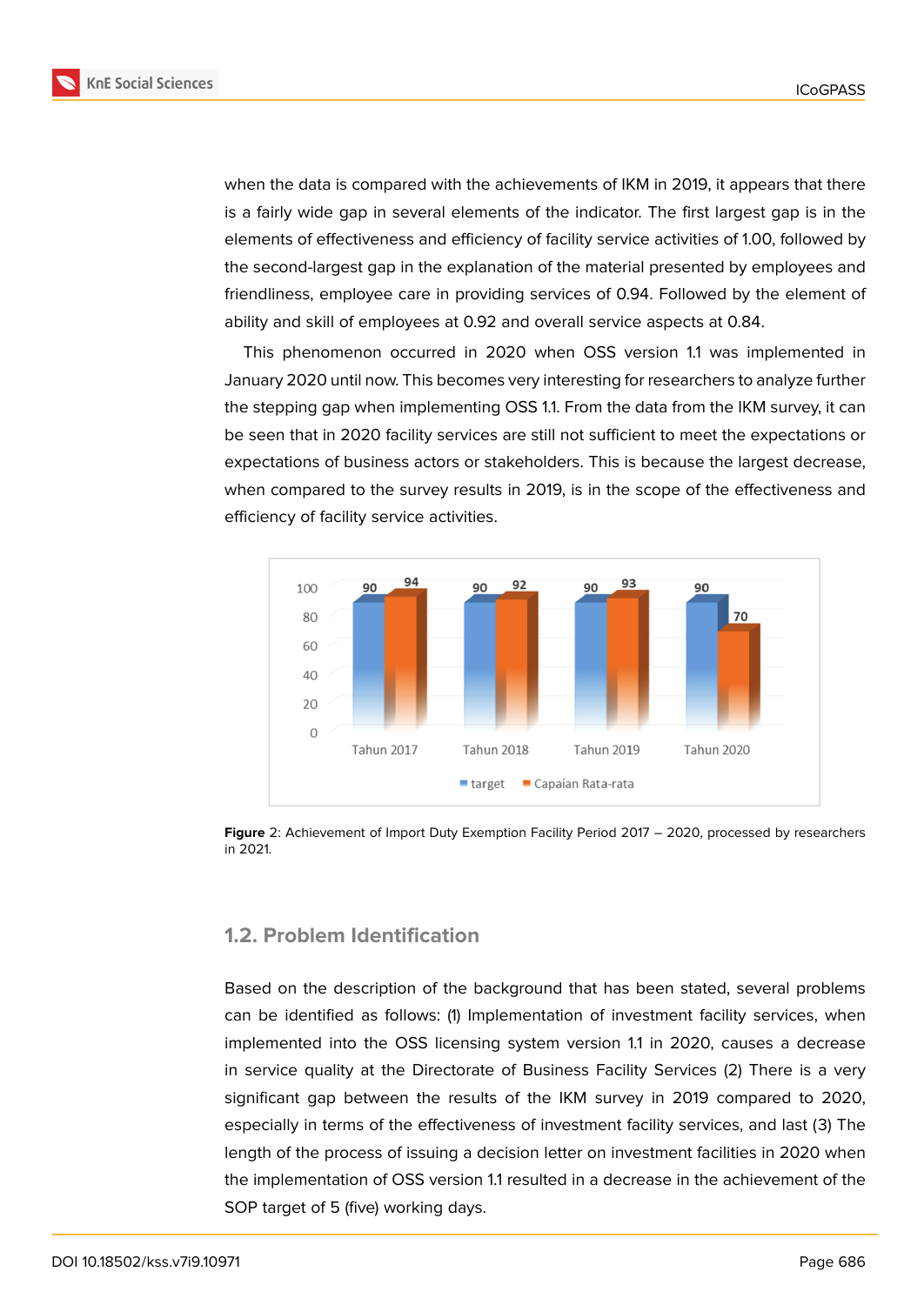

### **1.3. Problem Formulation**

Based on the background of the problems described above, the problems in this study are formulated as follows: (1) Has the investment facility service in the OSS 1.1 business licensing system been running effectively? (2) What are the factors that hinder the effectiveness of investment facility services in the OSS licensing system version 1.1 (3) What are the recommendations for an effective investment facility service policy.

### **1.4. Research Objectives**

The aims of this research are as follows: (1) To determine the effectiveness of investment facility services implemented in the OSS business licensing system version 1.1 (2) To identify investment facility services in the OSS version 1.1 business licensing system that is effective (3) To formulate recommendations for an effective investment facility service policy in the implementation of the latest risk-based licensing system.

# **2. method**

### **2.1. Literature Review**

### **2.1.1. Theory of Implementation Policy**

Public policy is the authority of the government in carrying out its duties and functions about society and the business world. The government's policy in encouraging investment is a state policy that is oriented to the public interest (society) because with investment one of them will encourage employment.

The policy implementation process is influenced by various variables, both individual (human resources) and organizational variables, and each of these variables are interrelated and affects one another.

Even if a policy is implemented properly, if it is not appropriate or cannot reduce the problem that is the target of the policy, then the policy may fail. In the view of George C. Edward III, policy implementation is influenced by four variables that is communication, resource, attitude, and bureaucratic structure.

Good communication depends on three decisive factors: (1) Transmission, if a policy has been established, then it becomes an order to be implemented. In its implementation there are always misunderstandings about the decisions that have been issued (2) Clarity, the ambiguity of the communication message conveyed will cause misunderstandings for the implementer (3) Consistency, A policy implementation will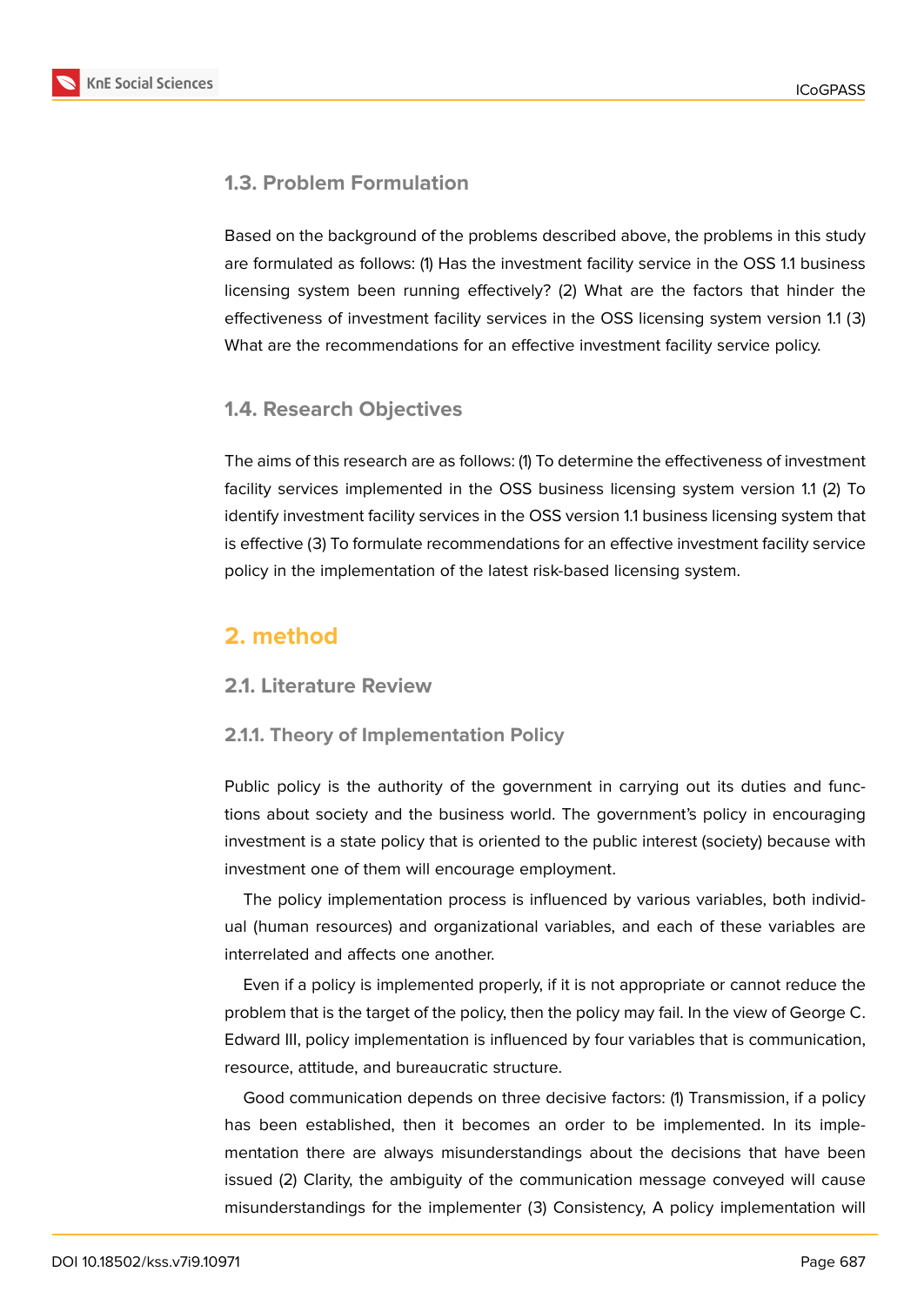

be effective and efficient if the implementation instructions are consistent, i.e., the implementation instructions do not conflict with each other.

The seconds, resources in this case theory are adequate staff as well as skilled and competent expertise in carrying out their duties, authorities, and facilities needed to translate proposals to carry out public services.

Third, attitude is a complex mental state that involves beliefs and feelings, as well as a disposition to act in a certain way. There are two important things about attitudes (dispositions), namely the appointment of the bureaucracy (staffing bureaucracy) and incentives for implementing policies.

Fourth, the bureaucratic structure is defined as the characteristics, norms, and patterns of relationships that occur repeatedly in executive bodies that have both potential and real relationships with what they have in carrying out policies.

#### **2.1.2. Policy Review**

In the framework of reforming the service bureaucracy at BKPM, the licensing system has changed since June 2018 based on the mandate of PP No. 24 of 2018. The licensing system is called OSS or the Online Single Submission system. OSS until now has undergone a second version change in 2020, namely OSS version 1.1. The OSS system is always dynamic, adaptive, and changeable because it always adapts to the latest policies, both from the center and the regions. Currently, approximately 22 Ministries/agencies have integrated their licensing system with OSS.

The Directorate of Business Facilities Services as the issuer of the import duty exemption facility is one of the direct users of OSS version 1.1. The facility application system currently in use is the National Single Window for Investment (NSWI). The NSWI system integrates into the OSS version 1.1 system to retrieve business data references requested by each business entity. Whenever OSS changes, there will always be a new policy related to the service of providing import duty exemption facilities at the Directorate of Business Facilities Services.

Derivative rules from the implementation of the granting of import duty exemption facilities on the import of machinery and goods and materials are issued by the Investment Coordinating Board as a Government Institution which is given the delegation of authority to encourage direct investment both from within the country and abroad. The current regulation of the Investment Coordinating Board regarding the guidelines and procedures for investment facilities is contained in the Regulation of the Investment Coordinating Board Number 6 of 2018 concerning Guidelines and Procedures for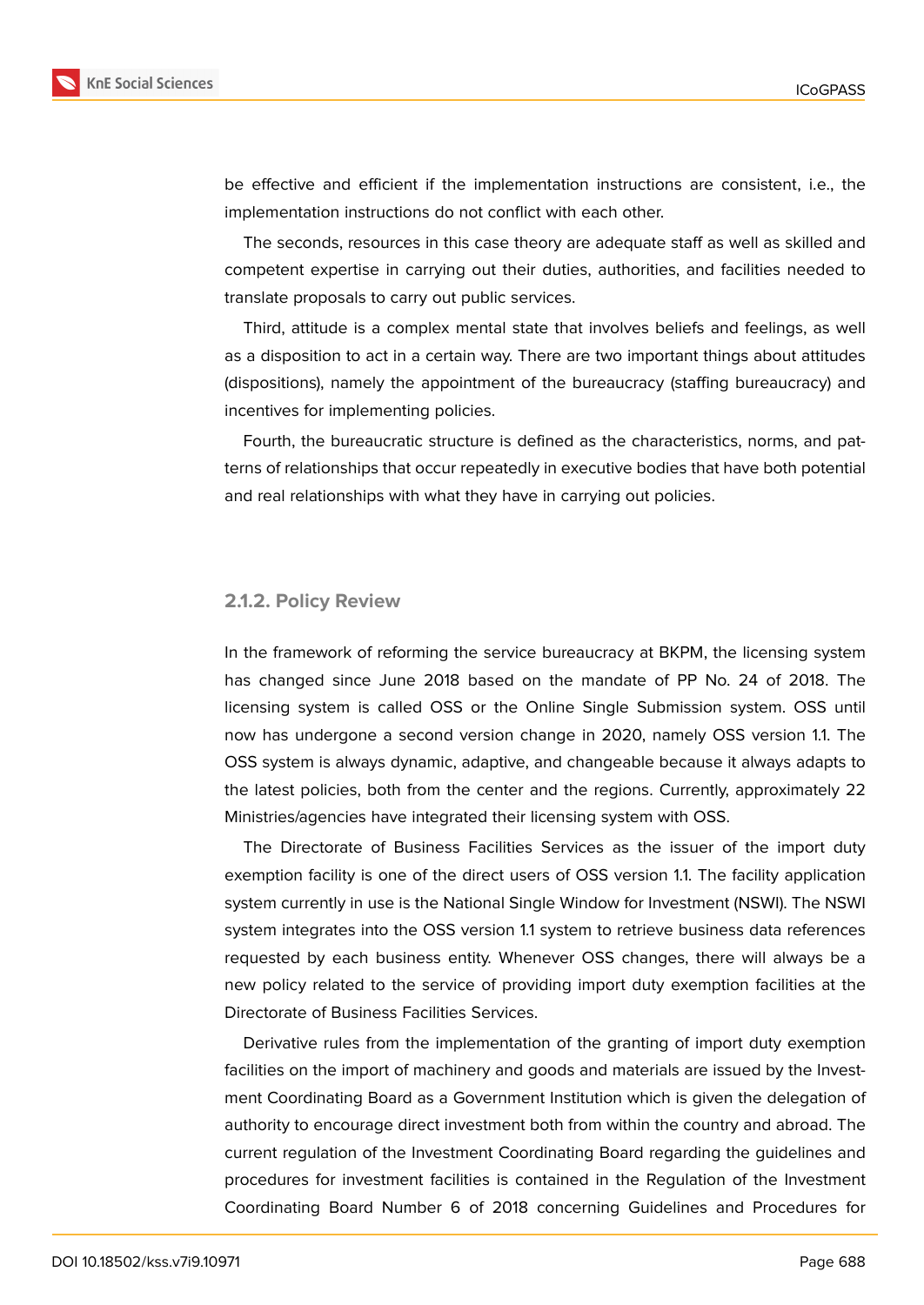

**KnE Social Sciences** 

Licensing and Investment Facilities as amended by the Regulation of the Investment Coordinating Board Number 5 of 2018 2019.

In applying for the import duty exemption facility on the import of machinery and raw materials (masterlist), investors can access the old NSWI (National Single Window for Investment) by submitting/uploading complete documents in the form of softcopy of application letter, power of attorney, company deed, NIB, Business license, production process flow, industrial layout, calculation of production capacity, brochure of machine or raw material requested, detailed list of machine or raw material requested and report on investment activities on time.

Applications that have been received completely and correctly, will then be verified by the Directorate of Business Facilities Services team for the next scheduled technical meeting or requests for raw materials and machine replacement, a field visit will be carried out. After the company completes the deficiency or corrects the document after the technical meeting or field visit, the document file will be processed within 5 (five) working days.

Ministries and institutions are currently and have issued derivative regulations as the implementation of the PP. BKPM is a non-government institution that is responsible for the risk-based business licensing system is currently the coordinator for institutional ministries in the context of compiling standard norms for licensing criteria procedures as a whole. Of course, this resulted in the service of investment facilities being affected. In line with the change in the risk-based business licensing system, the investment facility services need to be adjusted both in terms of business process flow and standard operating procedures.

As input when implementing facility services in a risk-based OSS system, researchers conducted in-depth research regarding the implementation of facility services in the previous OSS version, OSS version 1.1. The results of the research are used as input or policy recommendations for the implementation of investment facility services in the risk-based OSS licensing system.

#### **2.2. Research Method**

Because it is applied, to achieve this goal, this research uses relevant research methods, namely qualitative methods through interviews with stakeholders or primary and secondary data analysis.

Through this evaluation method, it is hoped that the research results can provide policy recommendations in the plan for implementing investment facility services in a risk-based OSS system. This study focuses on the description of effective business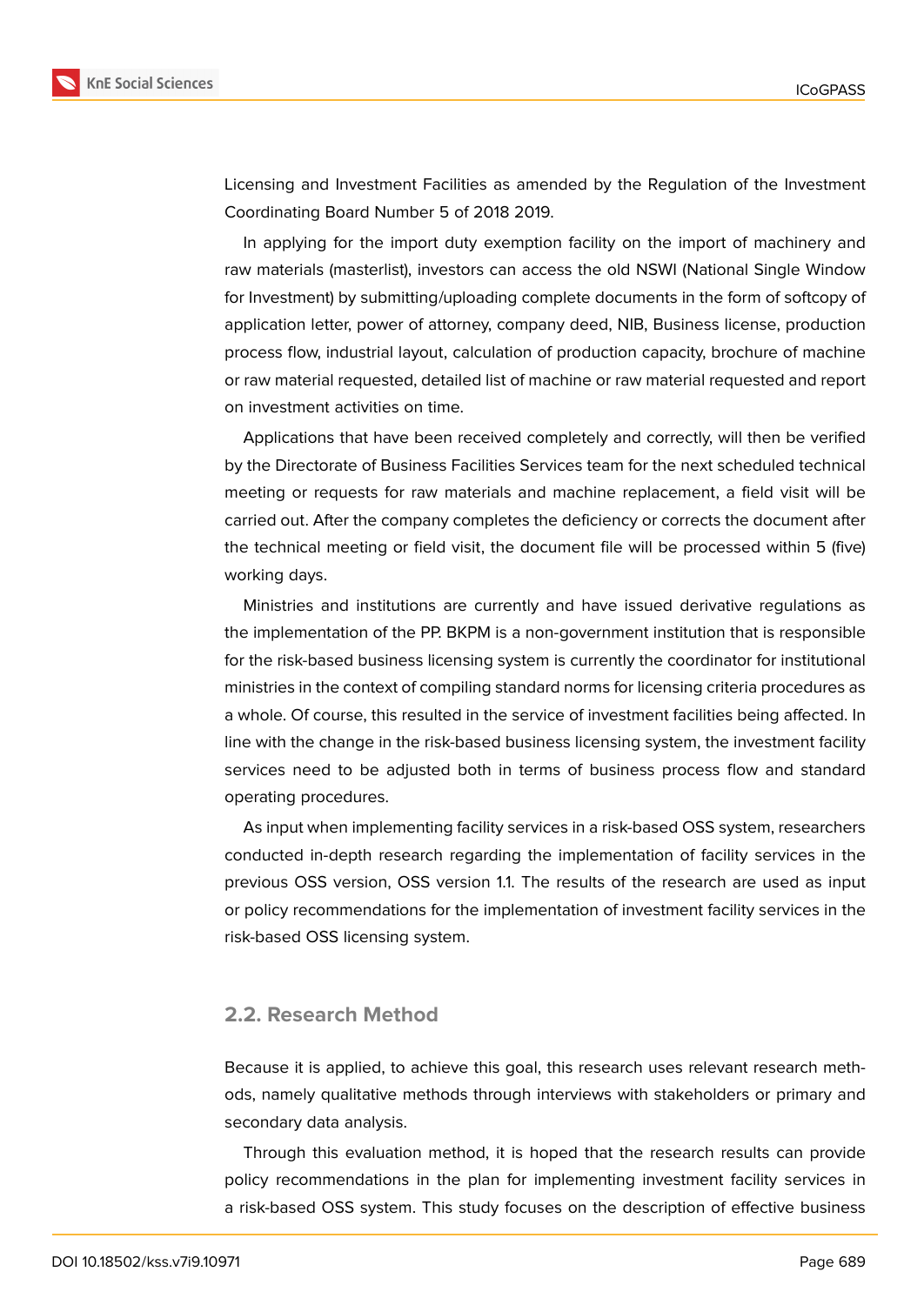

process flow policy recommendations from the interviews. Based on the research focus, the approach used in this study is qualitative in analyzing the problem formulation and in achieving the objectives, and answering research questions.

### **2.3. Data Collection Techniques**

In collecting the necessary data and information, the researcher used interview techniques and primary secondary data analysis. The interview process was carried out using an interview technique that was guided by an interview guide. The interview guidelines made by the research do not bind the course of the interview, but the guidelines used are as a controller (handle) for researchers to bring to the point. Thus, the conduct of the interview itself is not rigid.

The research location is focused on the Directorate of Business Facilities Services as the implementing team for the issuance of import duty exemption permits on the import of machinery and goods and materials

### **2.4. Data Processing and Analysis Techniques**

Data analysis in this study uses inductive logic where special data is collected in the field, breaks it down into units, sorts out which ones are important and will be studied, then analyzed to obtain a general conclusion. Data validation is done by triangulation of sources and triangulation of techniques. Source triangulation is done by testing the credibility of the data by asking the same questions to different sources. While technical triangulation is done by testing data on the same source with different techniques, namely interviews and data.

In qualitative research, data analysis is carried out from the beginning of the study and during the research process. The data obtained were collected through various appropriate and appropriate sources and then processed systematically. The analyzed data is obtained from the results of interviews, editing, classifying, reducing, and then presenting the data and concluding the data.

#### **2.5. Research Instruments**

In research that uses a qualitative approach, the main research instrument is the researcher himself. Assisted with primary data and secondary data obtained from interviews.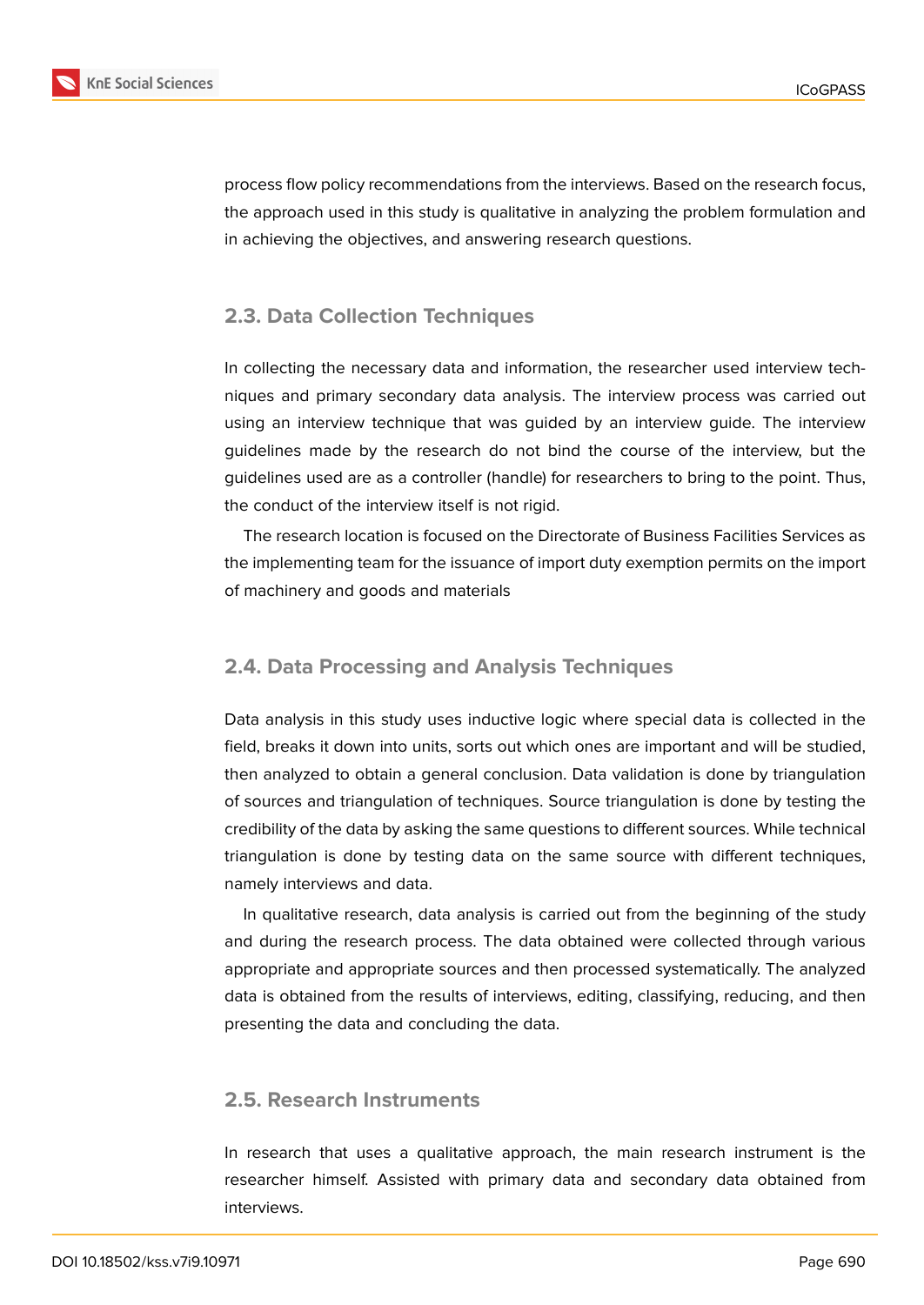

**KnE Social Sciences** 

Primary data means direct data from the existing system for issuing import duty exemption facilities, namely the NSWI system or the National Single Window for Investment, IKM (Indeks Kepuasan Masyarakat) data, and Standard Operational Procedure achievement data. Secondary data is obtained from the document checking logbook which is usually carried out by Customs Analysts to facilitate the traceability of each application and its issuance.

### **2.6. Framework Thinking**

After an in-depth study, the researchers decided to use a combination of theories and supporting regulations related to public service standards.

To provide policy recommendations on plans for implementing investment facility services in a risk-based business licensing system, the researchers used a combination of policy implementation theory from George C. Edward III which consists of 4 aspects from 3 perspectives contained in the Main Performance Indicators of the Directorate of Business Facilities Services.

The inhibiting and supporting factors will be analyzed to make a resolution strategy and become a proposal or input in the form of policy recommendations when planning the implementation of the investment facility service policy in the risk-based business licensing system. To describe the framework for research thinking on the implementation of investment facility service policies in a risk-based business licensing system, the scheme can be described as follows.

| No.            | Ruang Lingkup (Unsur) Fasilitas Berusaha                       | 2019 | Periode   Periode  <br>2020 | <b>Selisih</b> |
|----------------|----------------------------------------------------------------|------|-----------------------------|----------------|
| 1              | sarana dan prasarana                                           | 4.29 | 3.71                        | 0.58           |
| $\overline{2}$ | kinerja Unit                                                   | 4.51 | 3.71                        | 0.80           |
| 3              | regulasi dalam bidang fasilitas fiskal dan perpajakan          | 4.07 | 3.71                        | 0.36           |
| 4              | penerapan regulasi sesuai dengan standar yang telah ditetapkan | 4.42 | 3.71                        | 0.70           |
| 5              | standar operasional prosedur pelayanan                         | 4.43 | 3.86                        | 0.57           |
| 6              | transparansi pelayanan fasilitas fiskal dan perpajakan         | 4.50 | 3.86                        | 0.64           |
| 7              | penjelasan materi yang disampaikan oleh pegawai                | 4.51 | 3.57                        | 0.94           |
| 8              | keramahan dan kepedulian pegawai dalam memberikan pelayanan    | 4.65 | 3.71                        | 0.94           |
| 9              | kualitas pelayanan                                             | 4.62 | 3.86                        | 0.76           |
| 10             | kemampuan dan kecakapan pegawai                                | 4.49 | 3.57                        | 0.92           |
| 11             | ketepatan waktu                                                | 4.42 | 3.71                        | 0.70           |
| 12             | efektifitas dan efisiensi kegiatan pelayanan fasilitas         | 4.29 | 3.29                        | 1.00           |
| 13             | penerapan sistem online                                        | 4.27 | 3.71                        | 0.55           |
| 14             | penerapan Tracking System                                      | 4.14 | 3.71                        | 0.43           |
| 15             | ketepatan waktu yang diberikan dalam hal penerbitan izin-izin  | 4.35 | 3.71                        | 0.63           |
| 16             | keseluruhan aspek pelayanan                                    | 4.41 | 3.57                        | 0.84           |

**Figure** 3: Framework Thinking, processed by researchers in 2021.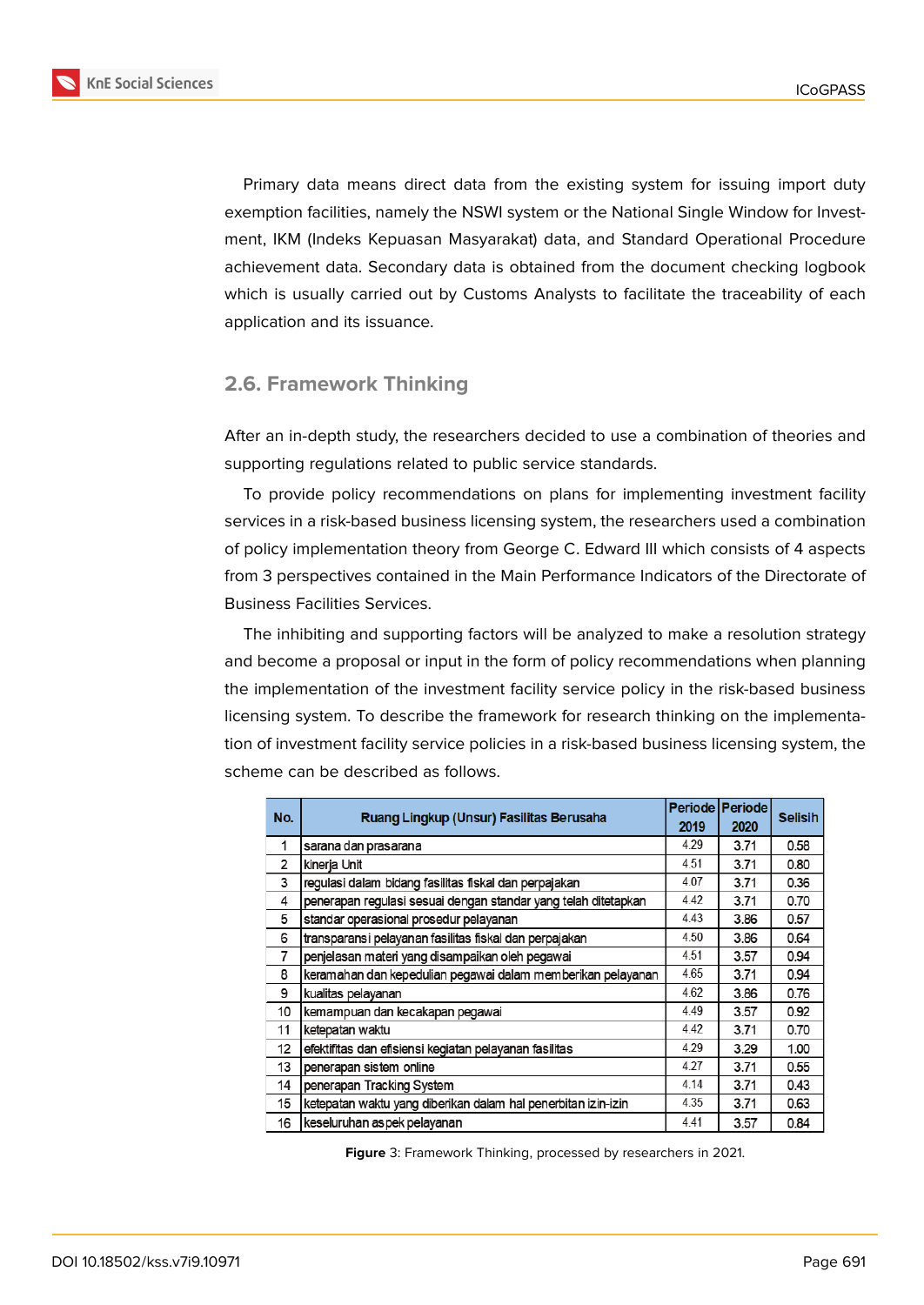

# **3. Results and Discussion**

### **3.1. Overview of Research Locations**

The Directorate of Business Facilities Services is an echelon II unit under the echelon I unit of the Deputy for Investment Services at the Ministry of Investment/BKPM. Based on Presidential Regulation Number 32 of 2021 promulgated on April 28, 2021, explains the change in the authority of BKPM to become the Ministry of Investment / BKPM. And when this research was made, a new organizational structure and management were being prepared. However, in general, the Directorate of Business Facilities did not experience any changes in the new organizational structure. The number of personnel at the Directorate of Business Facilities Services consists of 1 Director, 2 Head of Sub-Directorate, 6 Heads of Section (1 paid leave), 11 Customs Analysts, 1 Civil Servant, 1 Administrative Section, and 2 Honorary Persons, so the total personnel is 23 person. For the needs of the interview, it is carried out starting from Echelon III and below in the Directorate of Business Facilities, except for the Administration and Honors section because in substance it is not directly related to the facility issuance process.

### **3.2. Analysis of Research Results**

Attached below is a discussion of each aspect that has been combined with field observations by the author to find the factors that hinder and support the implementation of facility services when implementing the OSS licensing system version 1.1 in 2020 until now.

### **3.2.1. Investment Facility Service Policy When Implementing OSS Licensing System Version 1.1 Viewed From the Communication Aspect**

From the results of 10 questions posed by researchers from the communication aspect viewed from 3 perspectives as customers, processes in the internal business facility unit, and learning that occurs in the unit, it is obtained that in general the communication that occurs within the Business Facility unit is not good enough. Some of the factors that hinder the effectiveness of facility services are as follows:

1. There is no technical guide information that is communicated to service users when there is a change in the OSS licensing system version 1.0 to 1.1, this makes the facility service system seem complicated and unclear, and ineffective. As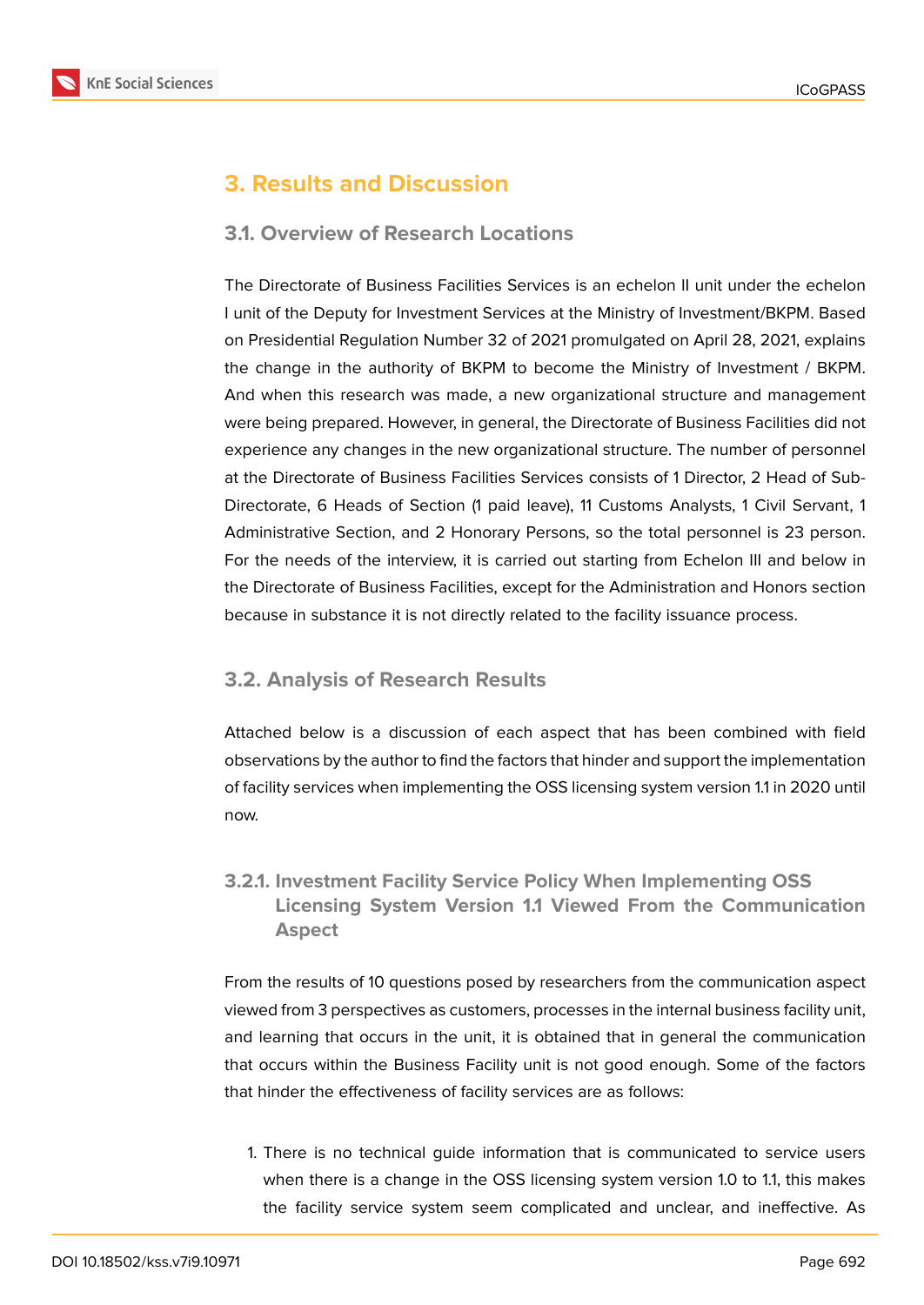

we know, in 2020 Indonesia was affected by the Covid-19 pandemic, so faceto-face consultations were abolished. Then the existence of a work from home policy makes it difficult for business actors to conduct consultations to obtain information on facility services. If a policy is to be implemented, it must be followed by implementation instructions that are accepted by the policy implementer. The ambiguity of the communication message conveyed will cause misunderstandings for the implementer.

- 2. There has been no special socialization carried out by the Business Facilities Directorate unit because the budget is not provided. The socialization budget is placed in different echelon 1 units, but when it is socialized to business actors, it is very rare for the Business Facilities team to be involved, even though in substance they understand better because it has become the duty and function of the business facility unit every day. Socialization is not only carried out for investment promotion to foreign investors but currently needs to be encouraged to socialize facility services to the MSME sector according to the mandate of Law Number 11 of 2020 concerning Job Creation. In this day and age where the digital world is growing, socialization can be done very easily. There are so many applications, both paid and unpaid, that the government can use to promote its services. Of course, this will be more effective in terms of budget, time, energy, and personal security. In this case, when a public policy is not properly socialized, it will lead to a conflict of opinion between policymakers and policy implementers as well as different perceptions and unwillingness of the implementers to know the requirements of a policy.
- 3. The dynamism of the licensing system regulation is one proof that the government is inconsistent and committed to the laws and regulations that have been set. To adapt to regulatory dynamism, it will be followed by a change in policy direction, the faster the regulation changes, the faster the policy direction changes. This will directly affect the implementation of existing policies in business facility services. For every change in policy direction, it should be stated at least in the form of technical guidelines or in the form of circulars. This is to avoid any differences in understanding between service users and service publishers. Policy implementation will be effective and efficient if the implementation instructions are consistent, i.e., the implementation instructions are not contrary to each other. If there is a conflict, it will encourage policy implementers to take loose (flexible) actions in interpreting and implementing a policy.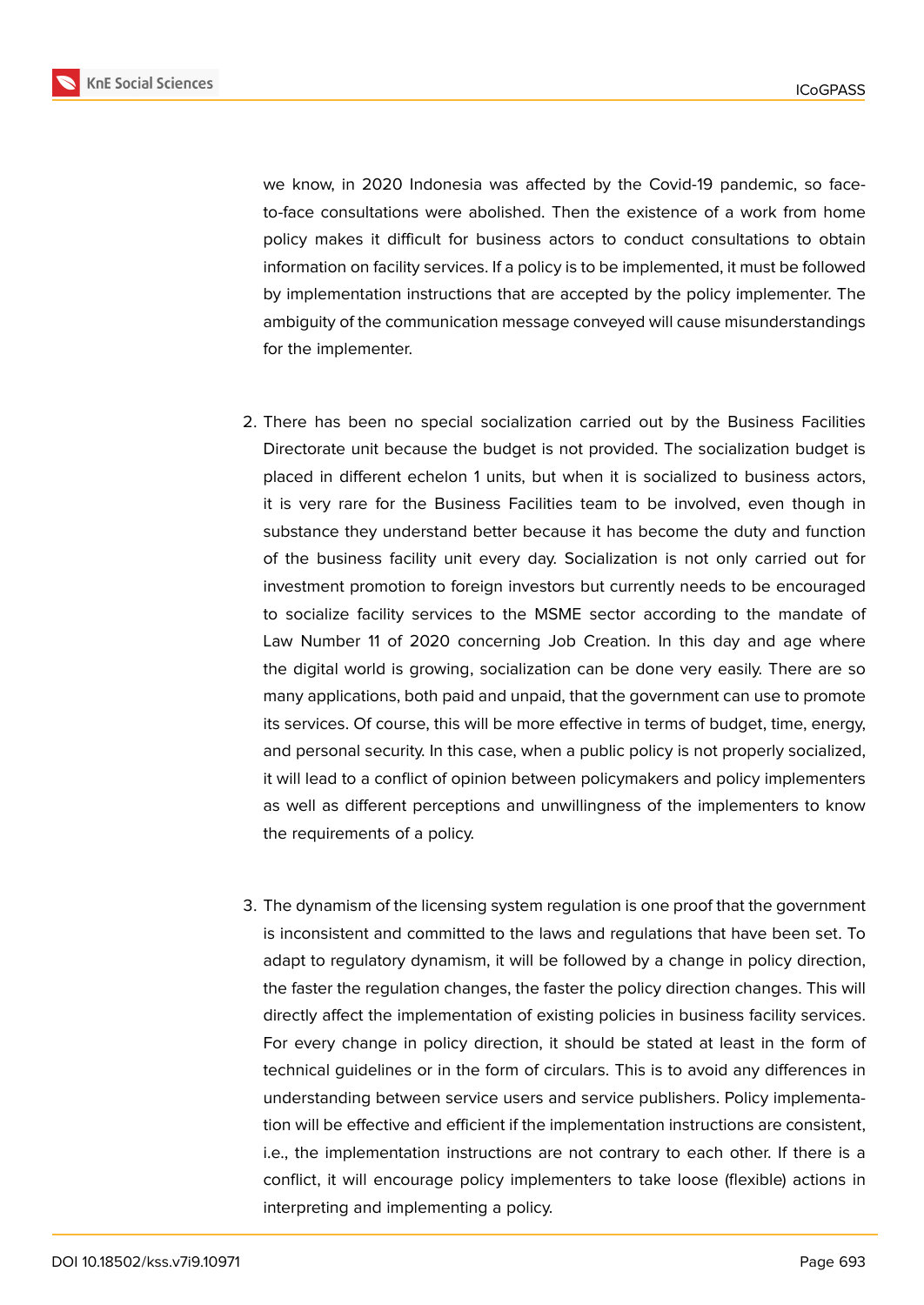**KnE Social Sciences** 



4. Coordination has not been well established in the internal Business Facility Unit, this is the impact of the lack of intensive interaction between leaders and subordinates or between colleagues. The culture of "*ewuh pekewuh*" in government circles is still very strong, the culture of being shy about asking questions and being ashamed of having an opinion makes coordination not work well. The absence of regular meetings or briefings from the leadership during a certain period causes coordination to not go well. Coordination is part of policy transmission or delivery; this is also a form of communication where each policy needs to be communicated properly by stakeholders to all stakeholders to avoid misunderstandings due to differences in views or understanding.

From the explanation above, several positive sides or factors support the implementation of facility services when implementing OSS version 1.1 in 2020, namely the capabilities of the implementer, in this case at the echelon 3, echelon 4 levels, and the highly qualified customs analyst staff. As a result of regulatory changes, the facility team tried to be very adaptive and able to quickly adapt to the new regulations. So that the impact of the factors inhibiting the effectiveness of the facility services that have been stated above can be overcome even though they are not.

### **3.2.2. Investment Facility Service Policy When Implementing OSS Licensing System Version 1.1 Viewed From Attitude Aspect**

From the attitude aspect, the researcher conducted interviews but only viewed them from the perspective of the internal process. This is because the other two perspectives, namely the customer and irrelevant learning are questioned from the attitude aspect. The attitude aspect is the only aspect that supports the implementation of the investment facility service policy in the Business Facility Service Unit. Most of the policy implementers in the unit support the policies that have been set following the applicable laws and regulations. The implementers in the facility unit have a high commitment to always be positive and proactively provide input to the leadership for policy improvement in their services. The implementers strongly support the implementation of facility services when implementing the OSS 1.1 business licensing system to provide excellent service to business actors and facilitate daily work in terms of verification, validation, and the process of issuing facility requests which are carried out automatically through the online system.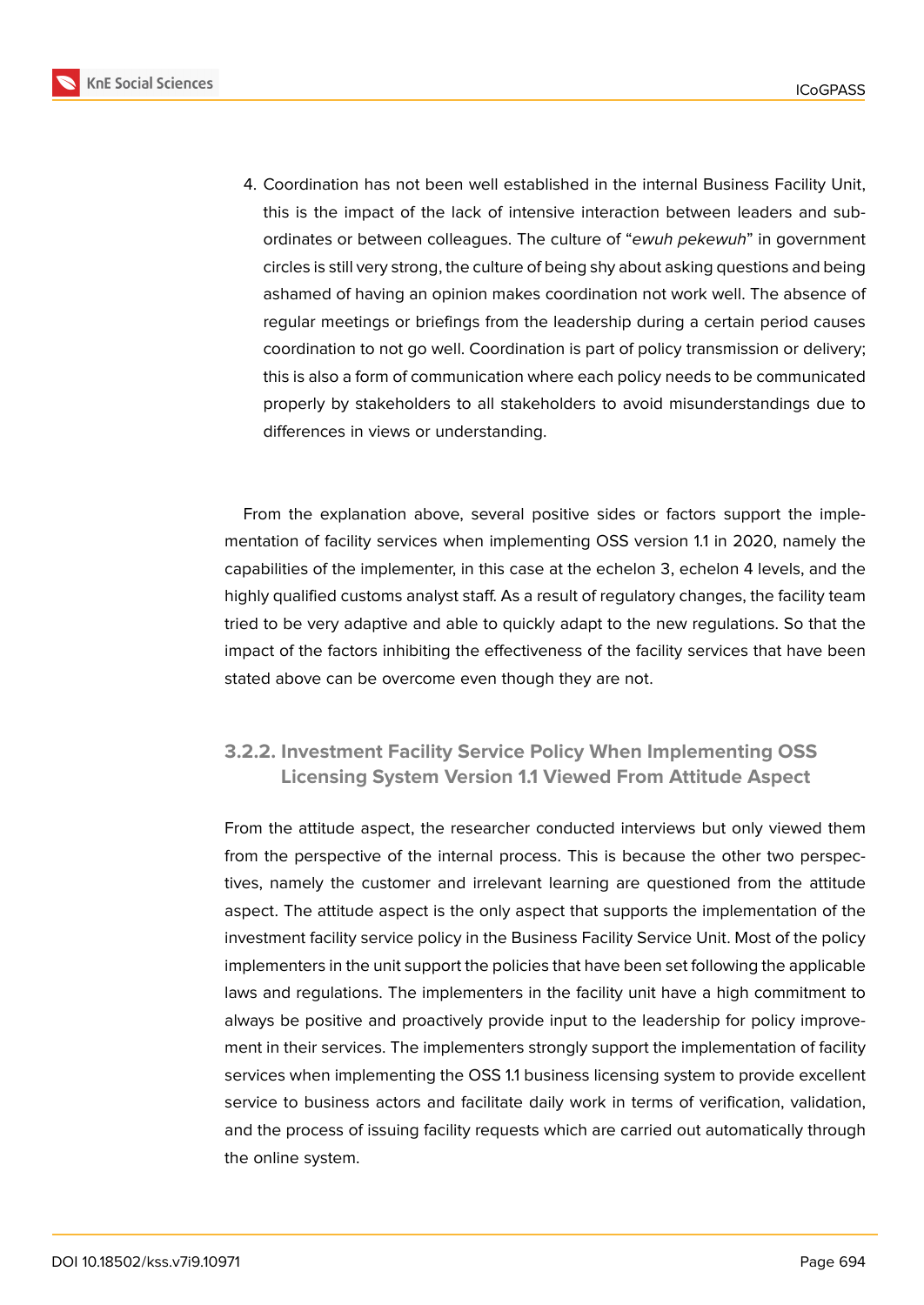

### **3.2.3. Investment Facility Service Policy When Implementing OSS Licensing System Version 1.1 Viewed From the Resource Aspect**

From the aspect of resources, the researcher reviewed only from 2 perspectives, namely internal processes and learning with a total of 5 questions. From the customer perspective, it is irrelevant so it was decided not to be reviewed in this aspect. The resources referred to here are budgetary resources, human resources, and infrastructure. Of the three resources, all respondents stated that all were lacking. The results of the interview of the resource aspect are still in line with the communication and bureaucratic aspects. Some notes from the interview are as follows:

- 1. Implementation of a licensing or non-licensing service system such as a facility system service needs to be supported by a large budget, human resources, and infrastructure, this depends on the volume or capacity of the system created. However, 2020 was a pretty tough year, because Indonesia was hit by the COVID-19 outbreak which caused changes to the budget structure in the form of a reduction of approximately 50% of the budget in each ministry/institution. So this causes no upgrading of the computerized system used by the apparatus to accommodate work in the back office to support the service facilities.
- 2. There is no structured technical training to improve the competence of the apparatus. There was no good transfer of knowledge in facility services when the implementation of the OSS version 1.0 to 1.1 changes in 2020. The purpose of the training is to develop the technical capabilities of the state civil servants, by increasing the capacity, the work or service can be of high quality, run effectively and provide benefits to the institution. Education and training are also a means to equalize the level of understanding of each implementer when running facility services. To implement a policy does not depend on the number of staff who support the policy, but the ability or quality of the staff who implement it. The more technical a policy that will be implemented, the greater the expertise required from the implementers. In this case, it is how human resources as implementing staff can improve their skills and expertise in implementing policies, namely through structured technical training or training.
- 3. The next obstacle is the development of the licensing system which is considered to be lacking in careful planning, making the integration between OSS and NSWI/SPIPISE somewhat hampered. This is confirmed by the majority of respondents that errors still often occur in the system when business actors apply for facilities, either in the NSWI or OSS systems. The new licensing system is deemed less user-friendly for business actors.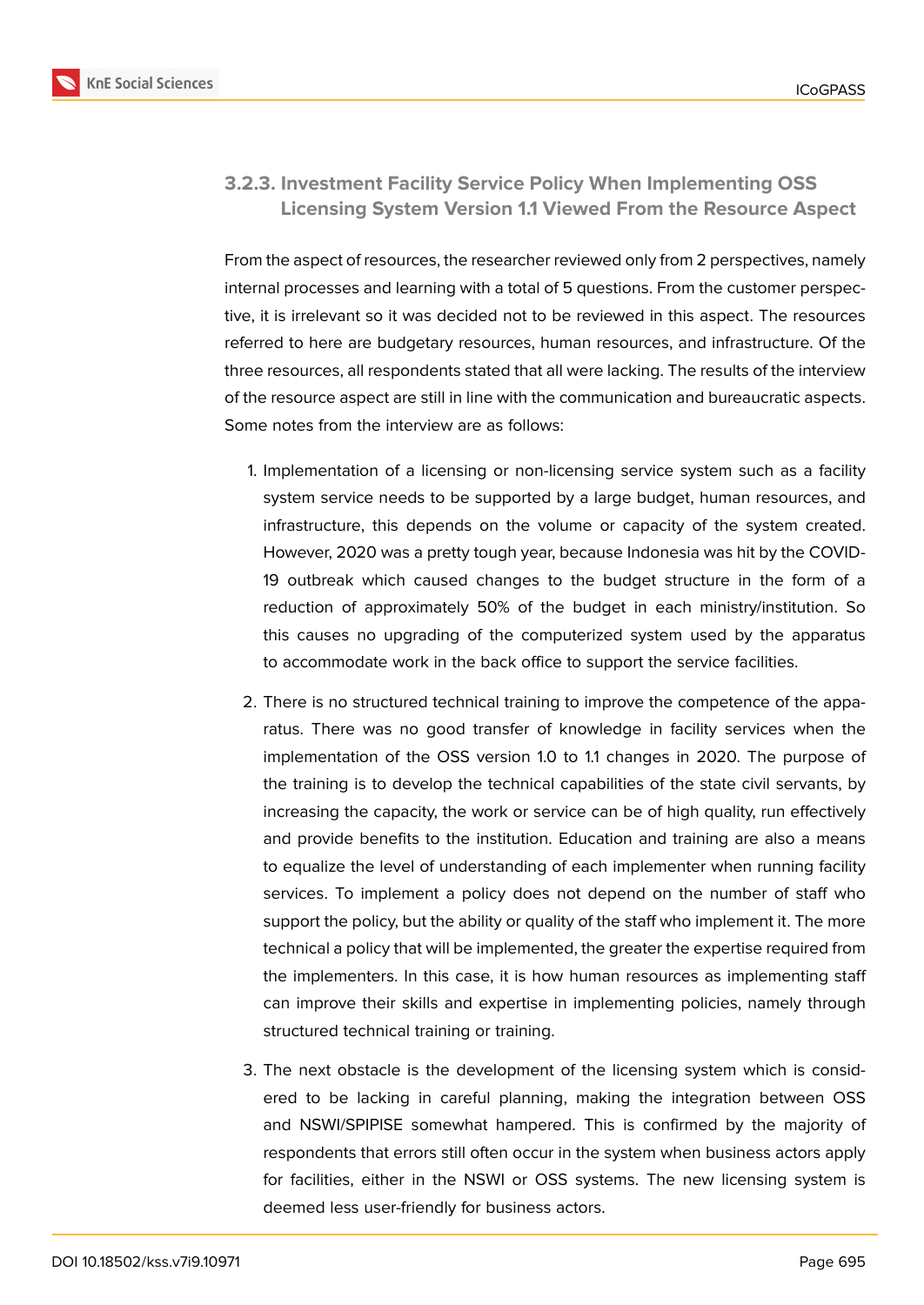

**3.2.4. Investment Facility Service Policy When Implementing the OSS Licensing System Version 1.1 Viewed From the Bureaucratic Structure Aspect**

From the bureaucratic aspect, the researcher proposes a sampling of 6 questions that can represent from the perspective of internal processes and learning. The results of the interview of the bureaucratic aspect turned out to be intersected again with aspects of communication and resources, such as lack of communication, coordination, socialization either through online or offline media. The positive factor from the bureaucratic aspect is that the division of tasks is following the job description of each apparatus and the applicable laws and regulations. Standard SOPs have been set in the form of guidelines and procedures for licensing and facilities in the BKPM regulations. It's just that consistency and compliance with the rules set out in the applicable regulations need to be maintained. With the implementation of an integrated system, it is hoped that there will be no conflict of interest in the licensing because everything has been done systematically. In general, the obstacles that occur in the facility service bureaucracy are as follows:

- 1. There has not been a comprehensive evaluation carried out periodically on facility services when integrating with the OSS system version 1.1. Evaluation is needed to re-confirm the implementation that has been done and to make continuous improvements. Evaluation can be done through the IKM survey (Community Satisfaction Index) or through a management review meeting mechanism which is held at least once a month to discuss things that have happened and future improvements. It is better if the reports made by the agency, whether in the form of LAKIN (Performance Report) or LAKIP (Performance Accountability Report) or the IKM survey (Community Satisfaction Index), are not only in the form of reports, but are followed up with a continuous improvement.
- 2. Implementation of the OSS licensing system version 1.1 adds to the length of bureaucratic paths in the facility. Supposedly with an integrated system can cut the bureaucracy but without reducing the substantive things. With the length of the bureaucratic path, the effectiveness of facility services is not good. The main purpose of using an integrated licensing system is to reduce lengthy bureaucracy, transparency, fast, easy, measurable and guarantee the legality of the law. Bureaucratic spans that are too long tend to weaken supervision and lead to complicated and lengthy bureaucratic procedures, resulting in inflexible organizational activities.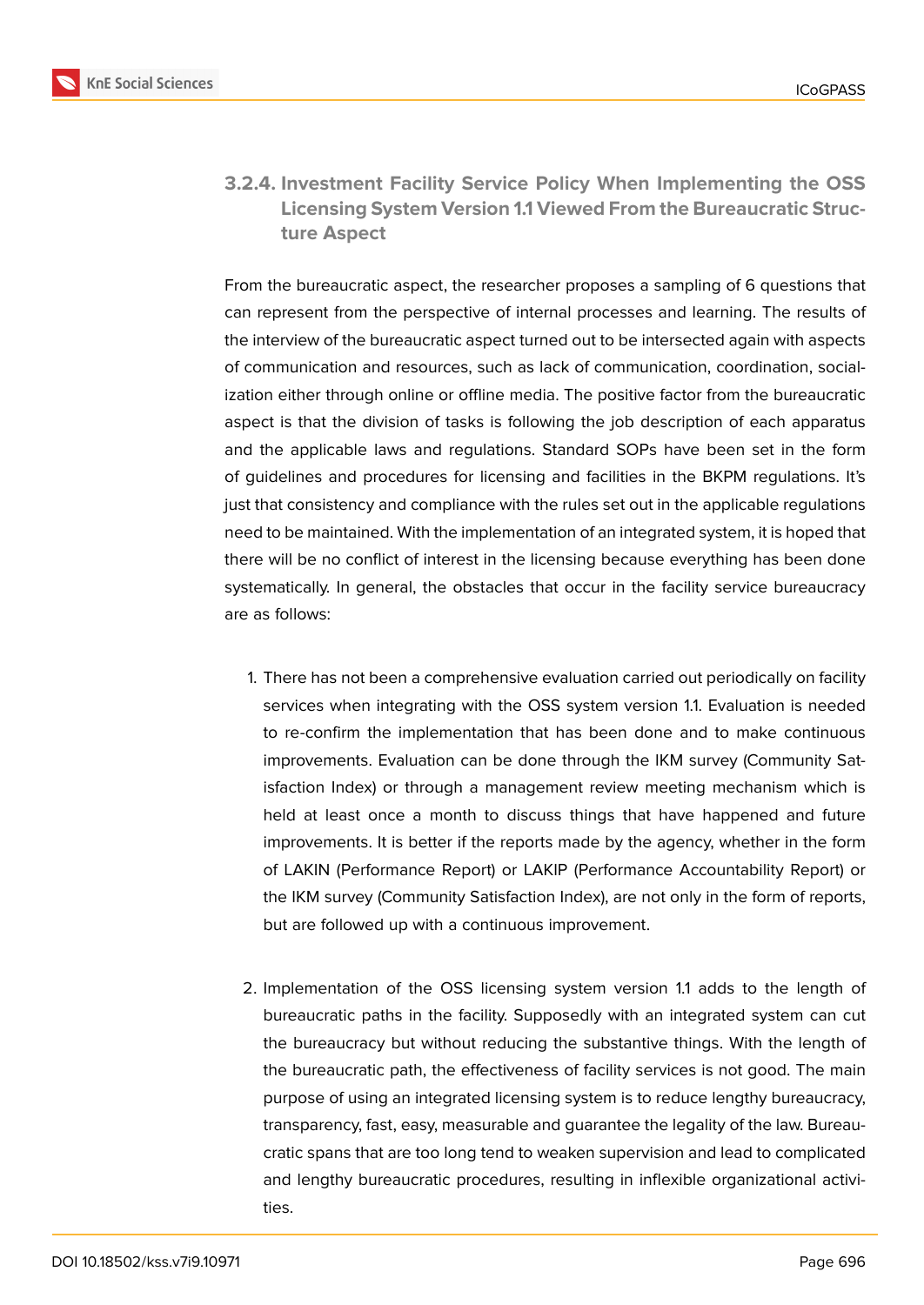



In general, an effective form of facility service in a risk-based licensing system that will be implemented needs to implement the following:

- 1. Socialization, monitoring, evaluation, and continuous improvement
- 2. Establish a good consistent synergy between policies and permits
- 3. The need for periodic monitoring and evaluation of facility services
- 4. Fully integrated services, no data manipulation, strengthening in supervision and sanctions
- 5. The service process must be clear, transparent, simple, and following regulations

# **4. Conclusions**

#### **4.1. Conclusion**

The conclusions obtained can be presented as follows:

- 1) The implementation of the investment facility service policy implemented in the online single submission (OSS) licensing system version 1.1 in 2020 has not been running effectively.
- 2) Several factors hindering facility services in implementing the online single submission (OSS) licensing system version 1.1 in 2020 are not effective, including aspects of communication, resources, and bureaucracy.
- a) customer perspective communication aspect
- there are no clear guidelines for generally informed facility services
- lack of socialization when new regulations are applied in facility services to the regional level
- lack of clarity of information related to facility service regulations
- OSS 1.1 system is less informative and often has problems

b) aspects of communication from an internal process perspective

- inconsistency of policy directions from leadership to implementers
- differences in understanding at the leadership level that lead to different perceptions at the implementer level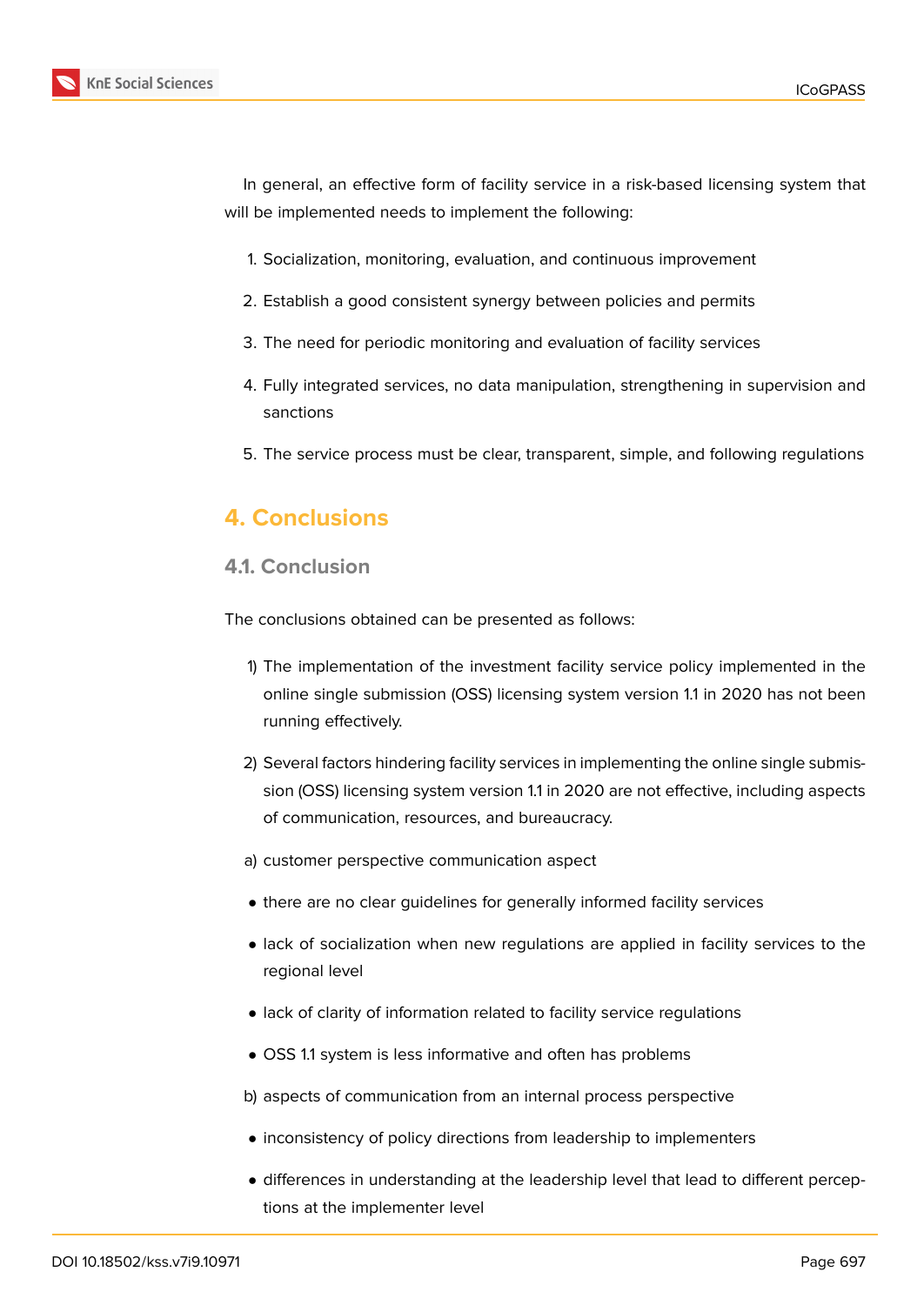

- lack of communication between leaders and subordinates (top-down does not work well)
- c) aspects of communication from a learning perspective
- lack of intensive coordination from the facility unit to the needs of the facility issuance process to other units, namely business licensing and system development.
- d) resource aspect internal process perspective
- lack of resource support from the budget side.
- disruption of main activities due to additional tasks outside the unit's main functions.
- lack of understanding of the technical substance of the leadership.
- e) resource aspect of learning perspective
- there is no routine detailed and comprehensive technical training or training related to a technical substance at the facility.
- f) bureaucratic structure aspects of internal process perspective
- there is no consistency of policies conveyed by the leadership to each implementer.
- there is a long hierarchical process chain (stepping hierarchy) that must be passed for a facility request process.
- the position of the highest leadership of the echelon II unit has been vacant for quite a long time.
- b) bureaucratic aspects of learning perspective
- there are no routine evaluation and monitoring activities for facility products and services
- there is no reward or incentive system for implementers who have carried out their duties well
- 3) The attitude aspect is the only factor that supports the implementation of the investment facility service policy that can be implemented properly when implementing the OSS 1.1 business licensing system in 2020. This is because the policy implementers support and are committed to implementing each policy positively and proactively following the provisions of the applicable laws and regulations,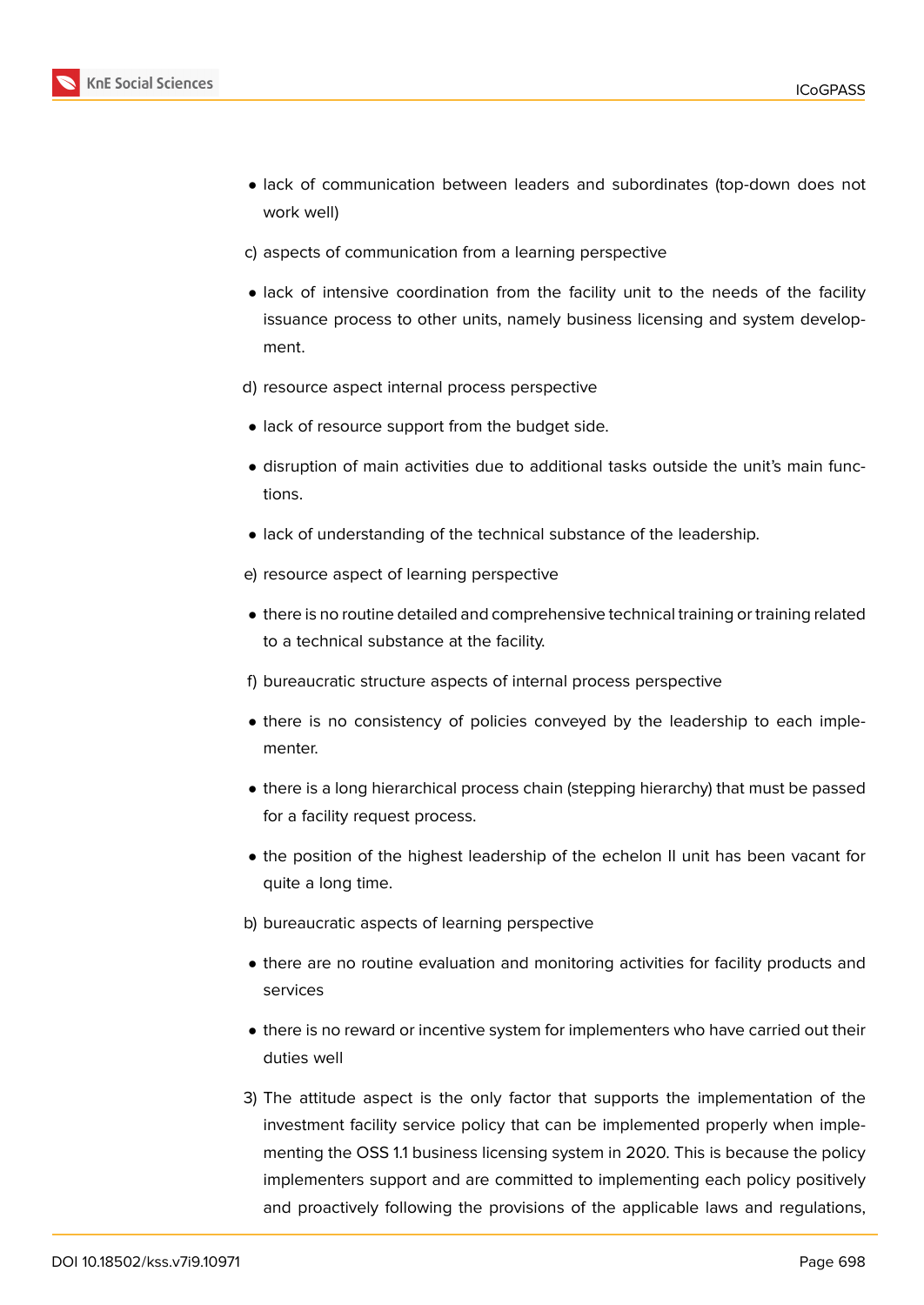

and always provide positive input in the form of policy improvements. In general, an effective form of facility service in a risk-based licensing system that will be implemented needs to implement the following:

#### **4.2. Recommendation**

#### 1) Communication aspect from the customer's perspective

From the 4th echelon level and customs analyst staff, it is necessary to make a guide in the form of a booklet containing information on processes related to facility services. The guidelines are explained in detail so that they can then be included in the SPI (Information Service System) in a risk-based OSS. The guide is also made in the form of a detailed and comprehensive syllabus and is made with attractive and interesting pictures. The guide can be made in the form of a video application procedure that is shared through the official BKPM.ID Youtube account or through other electronic media.

#### 2) Communication aspect from an internal process perspective

The Director of Business Facilities Services needs to schedule regular internal meetings once a month to discuss problems that occurred in the facility's internals in the past month, as well as morning briefings that are held every morning to update information or cases that occurred the previous day. Cases that occur are inputted into a kind of logbook, then the status updates are always monitored. The logbook is stored in a Google Drive or One Drive account so that it can be accessed by all officials in the Facility Directorate unit. Every problem that occurs is appointed a PIC who is in charge. Problems that cannot be resolved in the facility unit and if an opinion or view is needed from another unit or agency, it is necessary to make a coordination meeting in which minutes of the meeting are made and filings and backups are made in the form of scanned files. The main problems in each week are discussed in monthly meetings and solutions are sought. If the monthly meeting is not resolved, it needs to be submitted in a management review meeting at the echelon I level which is held at least quarterly.

#### 3) Communication aspect from a learning perspective

In building a public service system such as facility services, at least the data elements that will be used by the system are required. It is recommended that echelon II officials in the facility unit instruct the sub-directorate, head of sub-directorate, and staff to detail what data elements are required to be embedded into the system. After that, the risk is mapped, which at least contains information on the description of risks that may occur, internal and external issues, opportunities, causes of risks, and their impacts. The points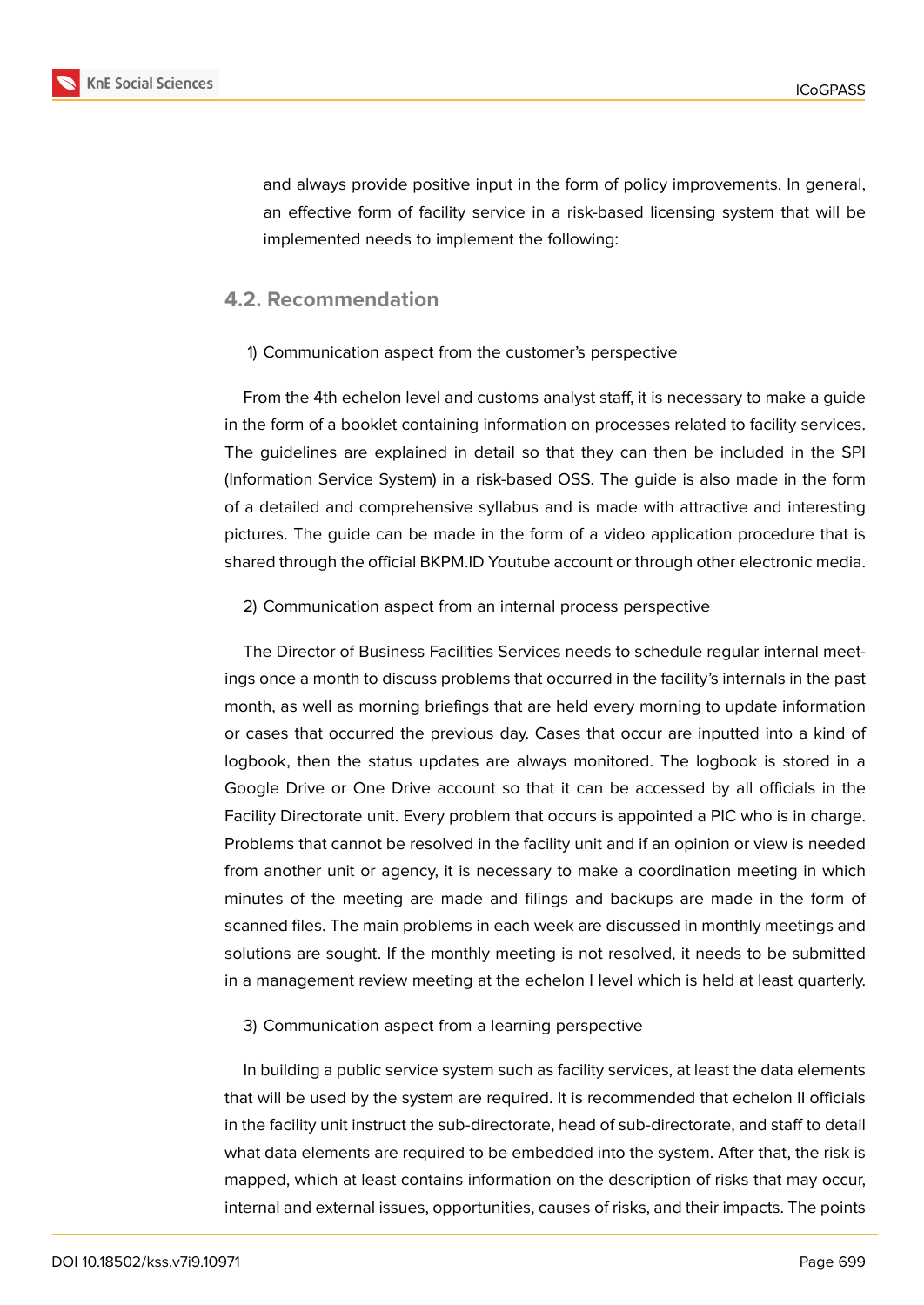

above are then carried out risk mitigation, complete with implementation status and PIC. After the risk has been mapped, then the data elements are planted into the system to be built, this will make it easier for developers because various possibilities have been mapped out the risks. Before the system will be implemented, the facility unit will conduct thorough socialization regarding the plan for implementing the system. Then an evaluation is carried out to then make improvements and so on until the ideal system form is obtained.

#### 4) Resource aspect from an internal process perspective

The treasurer and PPK of the Deputy for Investment Services unit need to revise the budget of the facility unit so that it can be included in the socialization budget. Then structured scheduling related to the socialization of facility service policies, starting from Sabang to Merauke. Then so that all employees have the same opportunity to carry out socialization to the regions. The socialization syllabus needs to be determined at the beginning of the year and then evaluated every quarter by Echelon III or the head of the sub-directorate.

5) Resource aspect from a learning perspective

The Director of the Business Facilities unit needs to instruct the Head of Sub-Directorate, Head of Section, and staff to detail the needs for routine education and training which can then be submitted to the Pusdiklat unit for implementation. Training or training can be carried out at least 2x a year and is directly related to technical substances related to facility services. The training instructors are selected from practitioners who have been directly involved in the field so that the knowledge gained is more practical and can be fully applied to activities at the facility. To be more focused, training should be conducted outside the office and face-to-face, this is because learning that occurs through face-to-face can be better absorbed by employees in facility units who on average have a technical education background. At the time of training, it is necessary to do a pretest and posttest to find out the scientific progress obtained before and after the training.

6) Bureaucratic aspects from an internal process perspective

The Head of Sub-Directorate and Head of Section in the facility unit needs to make a kind of job progress control board, this is to be able to monitor the SOP for the issuance process of the facility decision letter that has been implemented following BKPM Regulation Number 4 of 2021. The progress of the application can be monitored every day from the Director to the staff so that the leadership in the facility unit is also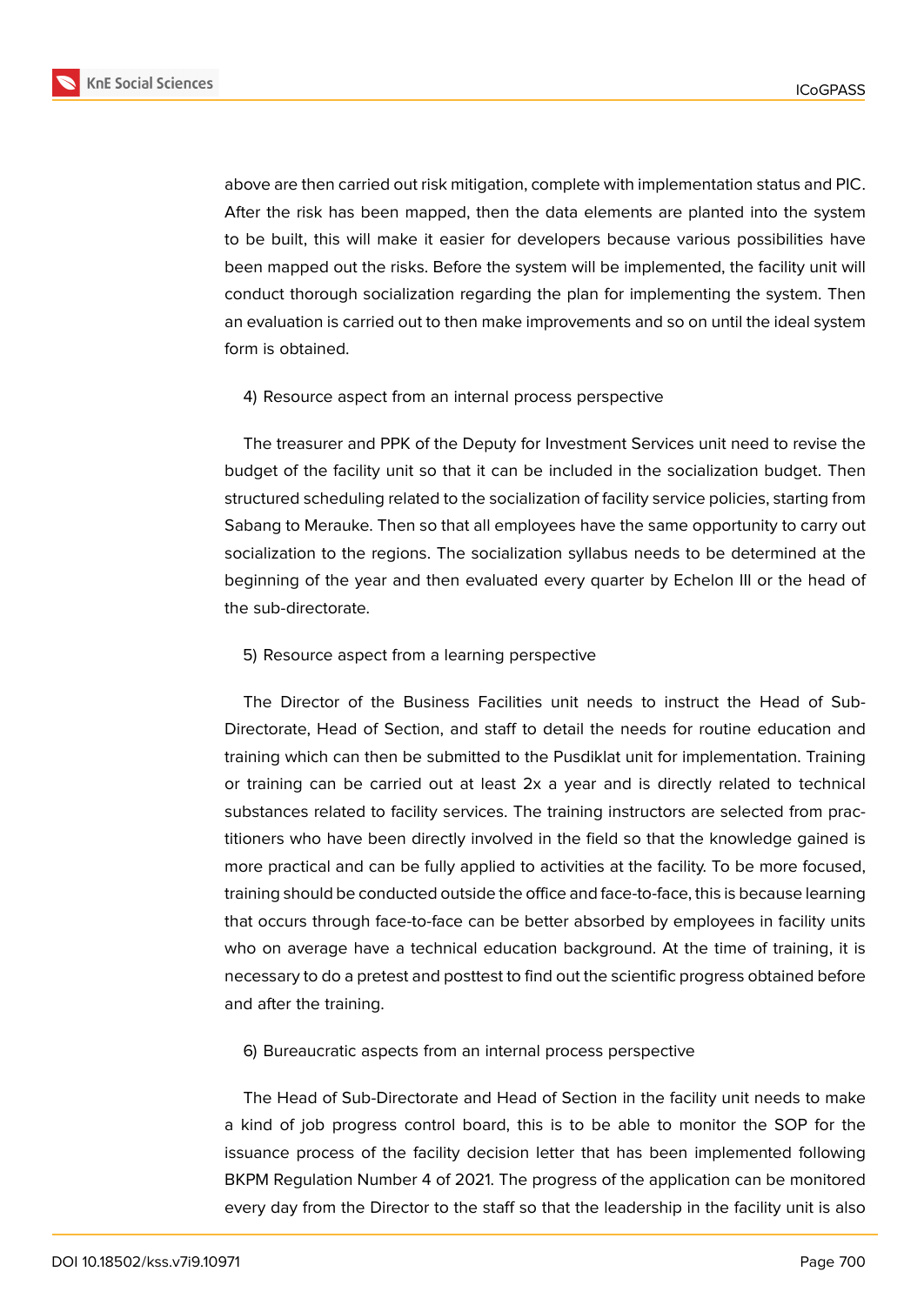

aware of requests for facilities that have passed the SOP or are close to passing the SOP.

7) Bureaucratic aspect from a learning perspective

The Director of Business Facilities together with 3 other directors in the Investment Services Unit needs to make a mutual agreement to be able to conduct Management Review Meetings at least 2 times in 1 year. This needs to be done to provide information on issues to the highest leadership so that communication between units can run well and routine monitoring activities need to be carried out in collaboration with the control and implementation unit. Each unit needs to establish a system of credit points that are calculated from the KPI system or key performance indicators that have been determined every year, good credit points can be used to encourage increased promotions and allowances from every employee in the Deputy for Investment Services unit.

#### **4.3. Suggestions**

- 1. To implement the facility service system into a risk-based business licensing system which is planned to be implemented on June 2, 2021, to run effectively, the Directorate of Business Facility Services needs to:
- 2. More intensive coordination both internally and externally, internally in the context of external business processes in the context of the integration process
- 3. It is necessary to conduct periodic evaluations, the SMI survey is made quarterly so that continuous improvement can be effective and it is necessary to conduct management review meetings every quarter at least, this is so that the leaders are more aware of the substance issues that occur in the service unit.
- 4. Make maximum use of social media to inform new services by making technical guides to make it easier for service users or whenever there is a change in regulations, socialization is carried out through video streaming or podcasts.
- 5. New service information is displayed through the website on the OSS page or at the Ministry of Investment / BKPM with attractive graphics, it is necessary to create an artificial intelligence system that can help direct users to apply their applications.
- 6. Clarity of policy directions so that implementation is more targeted and measurable can be stated in the form of official circulars so that they are standardized and not multi-interpreted.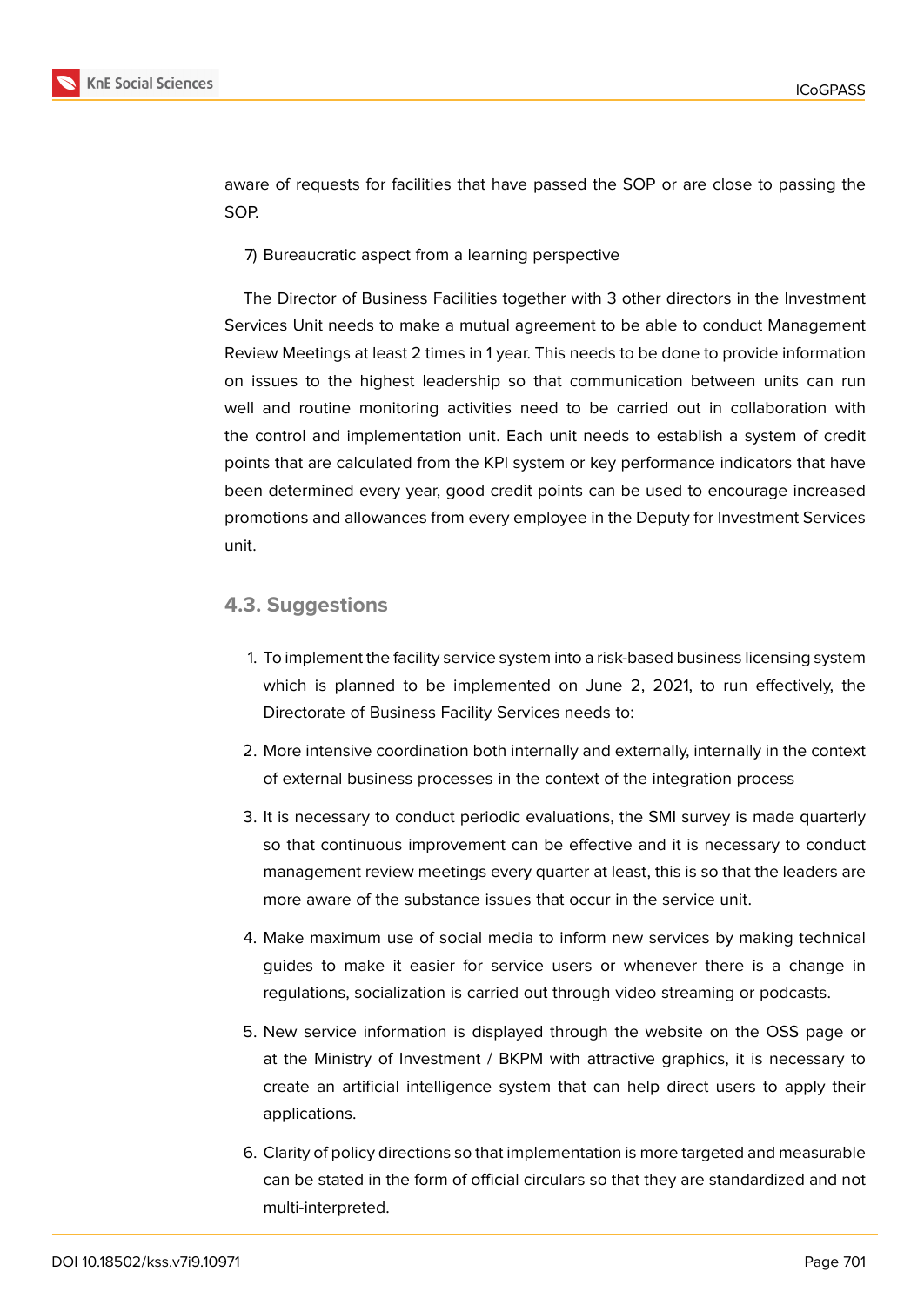

- 7. It is necessary to carry out continuous monitoring and evaluation of the services that have been carried out, editing can be done every month and routinely at the beginning of the month. This can be used as a medium for routine evaluation of activities that have been carried out in the previous month.
- 8. Need to make a kind of facility service dashboard that contains information on facility data, the progress of the application and is equipped with an alert system according to the SOP that has been set. The need is that if at any time the leadership requests data in the form of facility realization, it will be very easy to retrieve the required data.
- 9. Facility services use a fully integrated system, there is no data manipulation, strengthening in supervision, and strict sanctions if they are not following their designation.
- 10. For further research, the scope of respondents should be expanded starting from high-ranking officials at Echelon 2, Echelon 1, and if possible, up to the Ministerial level. This is to obtain a wider data reference from the point of view of the highest leadership regarding the implementation of the current investment facility service policy.
- 11. A digital system should be built to facilitate the work of its users. So that when designing a facility service system into a risk-based business licensing system it is necessary to inculcate the principles of clarity, convenience, acceleration, transparency, legality, and measurability. When the six principles mentioned above can be applied to build or design a business process flow for facility services, the effectiveness of facility services can be achieved.

### **Acknowledgment**

Alhamdulillah, praise is to Allah SWT who bestows grace and guidance without stopping, so that the writing of this scientific paper can be completed properly, all obstacles. Researchers are very aware that this scientific work can be completed thanks to the support and assistance of various parties. The researcher is very grateful to all those who have contributed directly or indirectly to the completion, and in particular, take this opportunity to express gratitude to those who are:

- 1. Mr. Dr. Edy Sutrisno, M.Si as the supervisor I thank you for guiding and directing researchers in the preparation of this scientific paper from beginning to end.
- 2. Mr. Dr. R Luki Karunia, MA as the second supervising lecturer who has also provided support and direction in the preparation of scientific papers.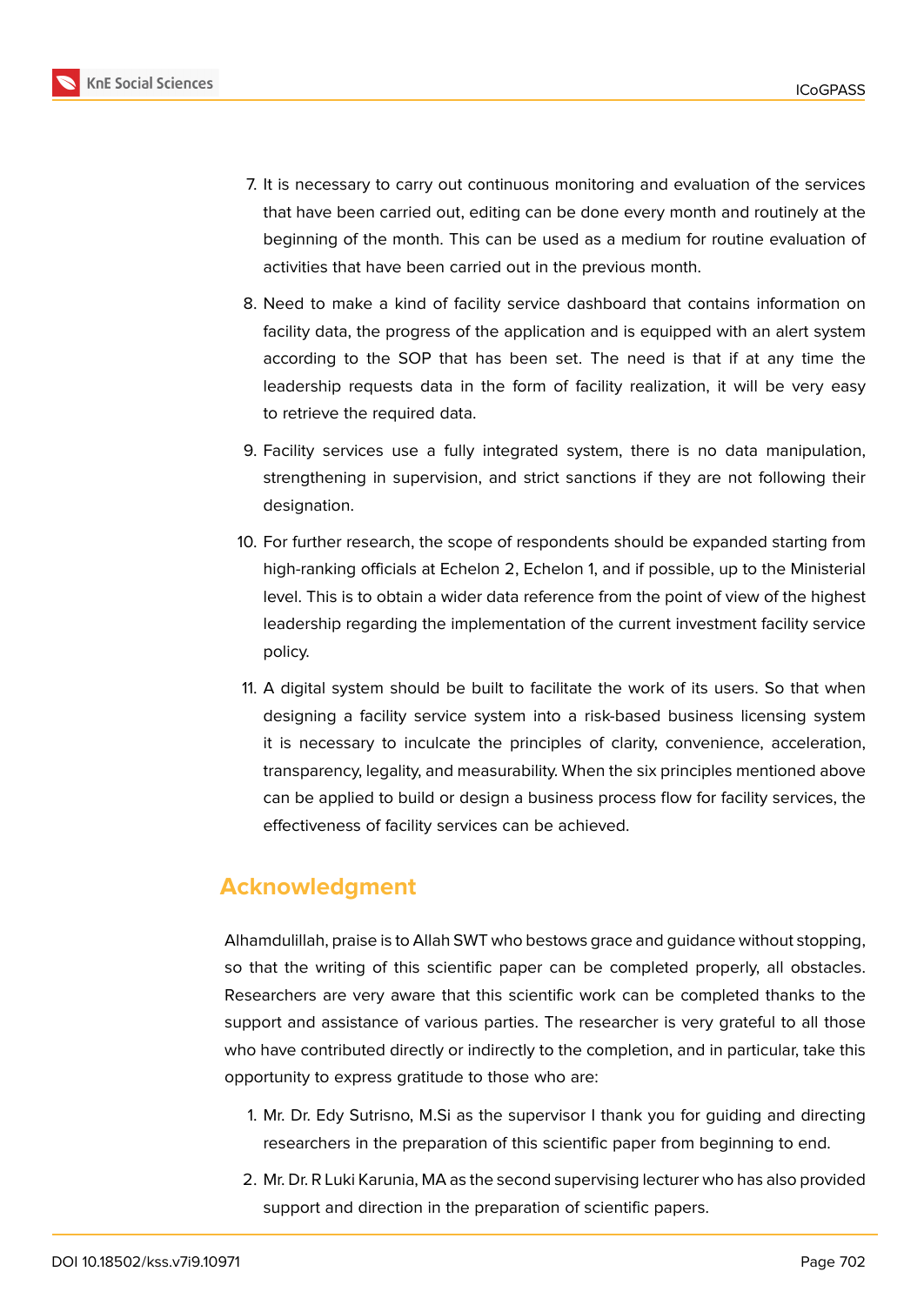

- 3. Director of Business Facilities Services, Ministry of Investment/BKPM who has permitted researchers to carry out research.
- 4. Mr. and Mrs. Head of Sub-Directorate of Business Facilities Service Unit, Ministry of Investment/BKPM, thank you for your support.
- 5. Mr. and Mrs. Head of Section for Business Facilities Service Unit, Ministry of Investment/BKPM.
- 6. Customs Analysts, Business Facilities Service Unit, Ministry of Investment/BKPM.
- 7. Fellows of the 2019 Development Policy Master's Program (Team 7) you are the recipient team.
- 8. All Lecturers of the State Development Administration Study Program, STIA LAN Jakarta Polytechnic whose names I cannot mention one by one.

Finally, I am indebted to my parents, my sister, my lovely wife Devi Fitriyanni, my precious daughter Celesta Putri Alvito and Alesha Ayunindya Alvito for their continuous support and encouragement for my pursuit.

# **References**

- [1] William ND. Pengantar analisis kebijakan publik. Yogyakarta: Gadjah Mada University Press; 2003.
- [2] Sugiyono S. Metode penelitian kauntitatif, kualitatif dan R&D. Bandung: Alfabeta; 2011.
- [3] David L. Understanding artificial intelligence ethics and safety: A guide for the responsible design and implementation of AI systems in the public sector. The Alan Turing Institute; British. 2019.
- [4] Mthethwa RM. Critical dimensions for policy implementation. South Africa: School of Public Management and Administration University of Pretoria; 2012.
- [5] Edward GC. Implementing public policy. Washington: Congressional Quarterly Press; 1980.
- [6] Martin SW, Tim K. Innovation in the public sector. Australian Journal of Public Administration. 2015.
- [7] Simon C, Alistair BJ. Impact of e-procurement: Experiences from implementation in the UK public sector. Journal of Purchasing and Supply Management. 2007.Volume 13, Issue 4, Pages 294-303.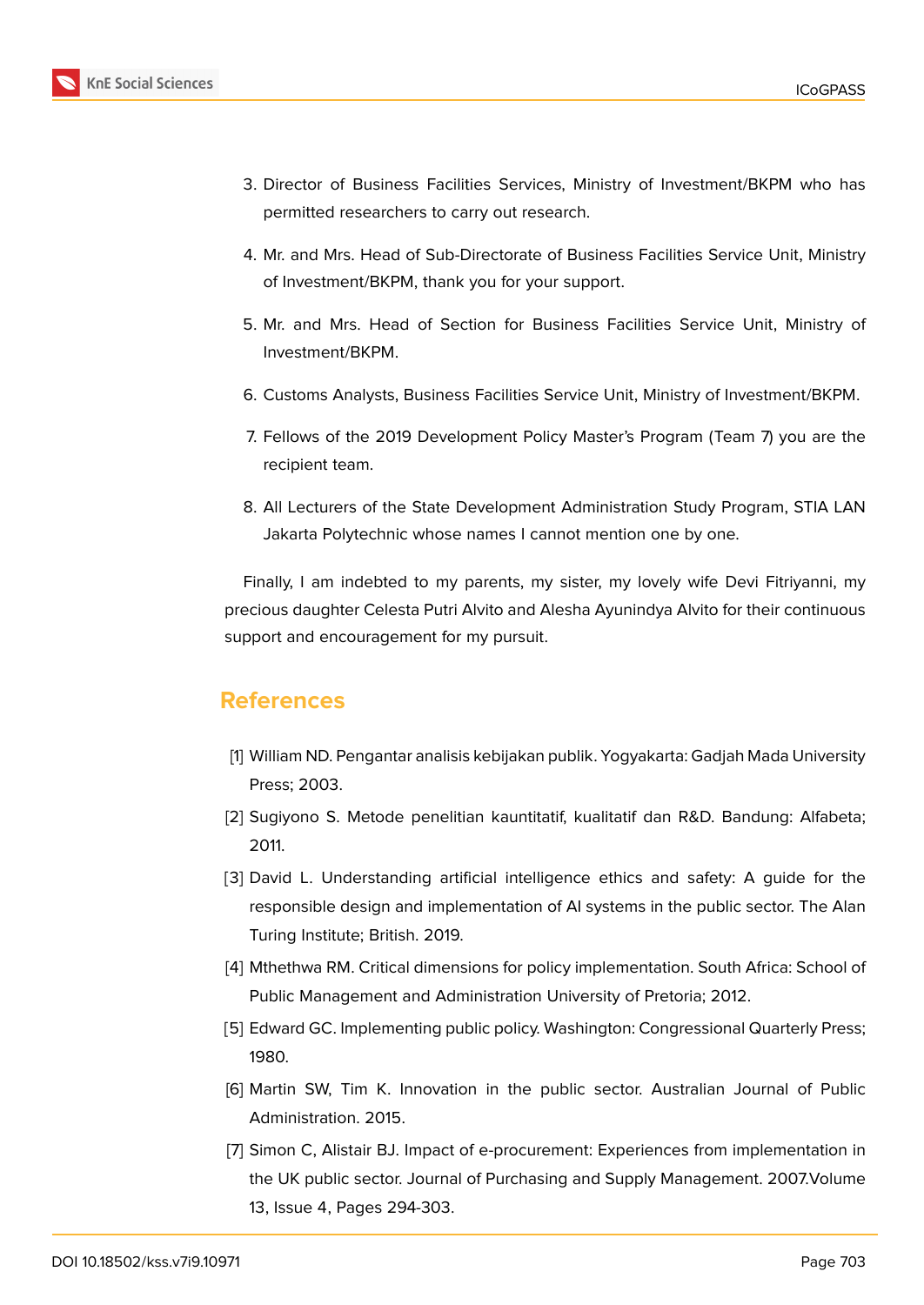

- [8] Vaidya K, ASM Sajeev, G Callender. Critical factors that influence e-procurement implementation success in the public sector. Journal of Public Procurement. 2006. Vol. 6 No. 1/2, Pages. 70-99.
- [9] Edoardo O, Giovanni V. Public management reform in Italy: Explaining the implementation gap. International Journal of Public Sector Management. 2008. Volume 21, Issue 2, Pages. 174-204.
- [10] El-Haddadeh R, V Weerakkody, S. Al-Shafi. The complexities of electronic services implementation and institutionalization in the public sector. Information & Management. 2013. Volume 50, Issue 4, Pages 135-143.
- [11] Lawson-Body A, Lori Willoughby, Laurence Mukankusi et al. The critical success factors for public sector CRM implementation. Journal of Computer Information Systems. 2015. Volume 52, Issue 2, Pages 42-50.
- [12] Luis P, Major M. Total Quality Management & Business Excellence: Key success factors for quality management implementation: Evidence from the public sector. 2015. Volume 27, Issue 9-10, Pages 517–534. https://doi.org/10.1080/14783363.2015.1055239
- [13] Ines M, Desouza KC. Implementing open innovation in the public sector: The case of challenge. Wiley Online Library. America: 2013. https://doi.org/10.1111/puar.12141
- [14] Gregory A Aarons, Michael Hurlburt, Sarah McCue Horwitz. Advancing a conceptual model of evidence-based practice implementation in public service sectors. USA: Adm Policy Ment Health.; 2010.
- [15] Abdulwahid S, Muhammad Kawar Usman, Sehar Zufiqar et al. Why do public sector organizations fail in implementation of strategic plan in Pakistan? Islamabad: Public Policy and Administration Research; 2013.
- [16] Christoffel JH. Integrated financial management information systems: Guidelines for effective implementation by the public sector of South Africa. South Africa: University of the Free State, South Africa; 2012.
- [17] Citra S, Arie Pratama, Prof Sri Mulyani. Good governance implementation in public sector: Exploratory analysis of government financial statements disclosures across ASEAN countries. Indonesia: Faculty of Economics and Business, Universitas Padjadjaran. 2015.
- [18] Hadari NH. Manajemen sumber daya manusia untuk bisnis yang kompetitif. Yogyakarta: Gajah Mada University Press; 2000.
- [19] Sulistiyani A, Teguh, Rosidah R. Manajemen sumber daya manusia: Konsep, teori dan pengembangan dalam konteks organisasi public. Yogyakarta: Graha Ilmu; 2003.